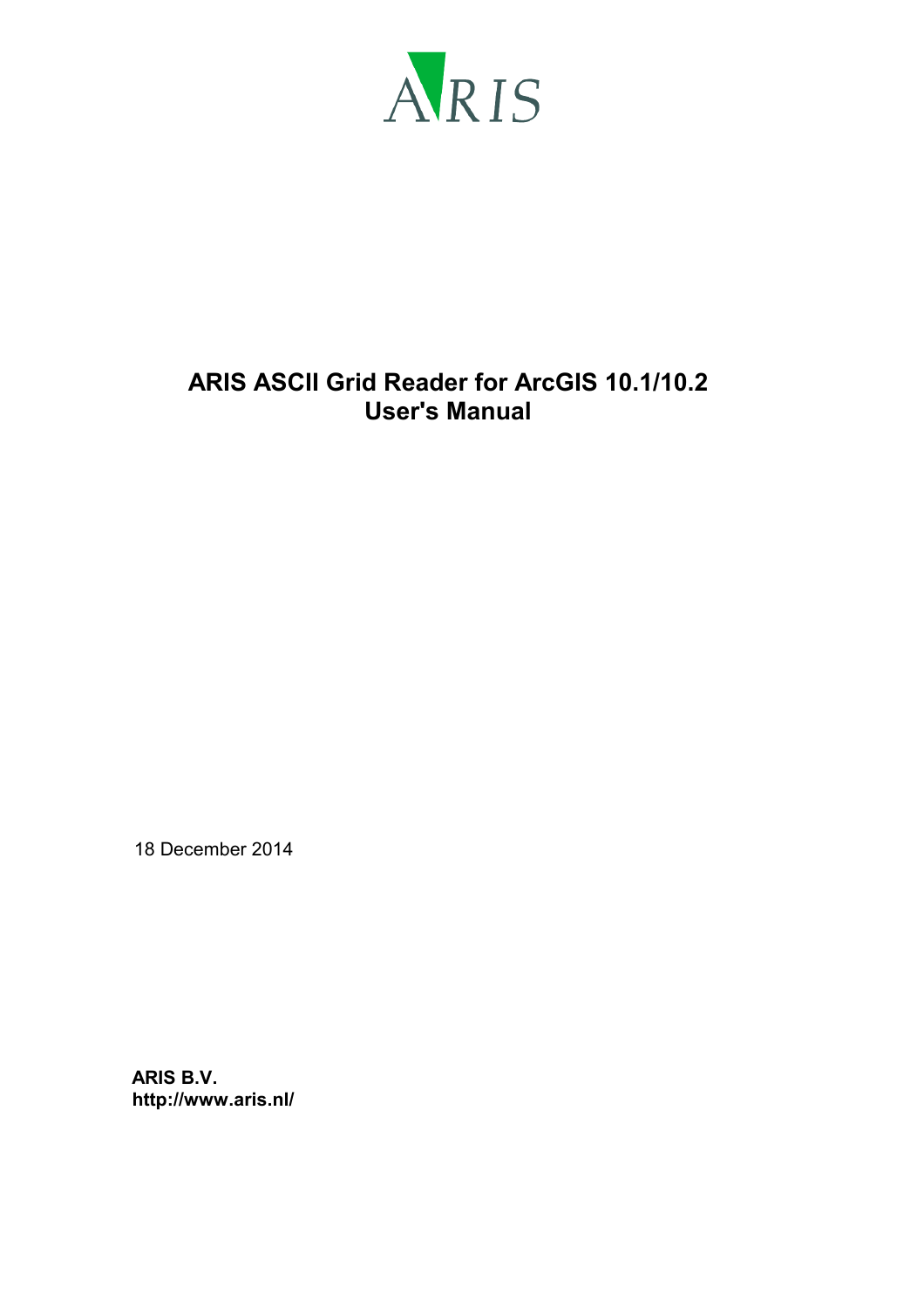# **Table of contents**

| 1.                              |  |
|---------------------------------|--|
| 2.                              |  |
| 2.1<br>2.2<br>2.3<br>2.4        |  |
| 3.                              |  |
| 3.1<br>3.2                      |  |
| $\overline{4}$ .                |  |
| 4.1<br>4.2<br>4.3<br>4.4<br>4.5 |  |
| 5.                              |  |
| 6.                              |  |
| 7 <sub>1</sub>                  |  |
| 8.                              |  |
| 8.1<br>8.2<br>8.3               |  |
|                                 |  |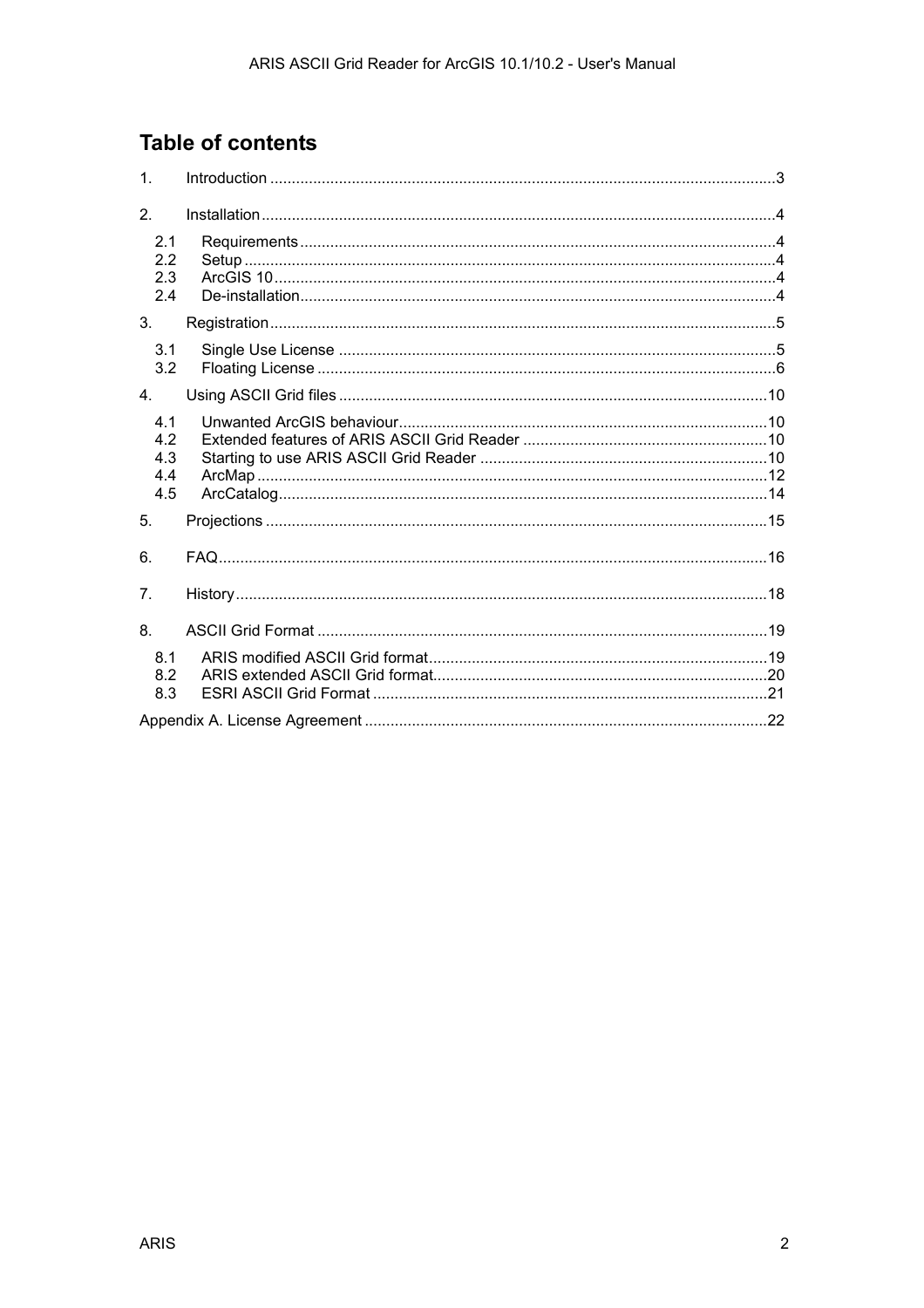## <span id="page-2-0"></span>**1. Introduction**

ARIS ASCII Grid Reader for ArcGIS is designed to view an ASCII Grid in ArcCatalog and ArcMap streched between the real MIN and MAX values without having to convert those files or to calculate statistics.

Spatial models, which have been written outside of standard GIS applications (i.e. written in C/C++ or Fortran), often use the ASCII Grid format for storing intermediate and / or final results. In order to view this data in ArcMap, in older versions of ArcGIS it was necessary to use ArcToolbox to perform a conversion from ASCII Grid to a native ESRI GRID. This ESRI GRID can then be viewed in ArcMap. Another option would be to use ArcObjects to perform the conversion in the background, and show the result.

ARIS created a solution, long before the native support by ESRI, which makes it possible to preview ASCII Grids directly and without conversion in ArcCatalog, and to add them to ArcMap. All the default raster operations in ArcMap (for example the Raster Calculator) can be applied to the ASCII Grid. Floating-point and integer type ASCII Grids are recognized automatically. The ESRI driver used to show the GRID mostly in one grey color in previous ArcGIS versions. The ARIS driver always shows the GRID between the real MIN and MAX values, giving a realistic view of the data.

The ARIS ASCII Grid Reader is implemented as a dll which, once placed in the correct ArcGIS directory, is used to identify files in the ASCII Grid format.

The ARIS ASCII Grid Reader 2.0 can be used with ArcGIS 8 or 9 (ArcView, ArcEditor or ArcInfo). If you need this, download the "ARIS ASCII Grid Reader for ArcGIS 9" version.

The ARIS ASCII Grid Reader 3.0 can be used only with ArcGIS 10.0, due to incompatible changes made by ESRI in ArcGIS 10.0. In ArcGIS 10 an ASCII Grid is always read by the native ESRI driver ('AS DESIGNED' by ESRI). This is the reason why ARIS ASCII Grid Reader can only read slightly modified ASCII Grids in ArcGIS 10 (see paragraph [8.1 ARIS](#page-18-0)  [modified ASCII Grid format\)](#page-18-0).

The ARIS ASCII Grid Reader 3.1 can be used only with ArcGIS 10.1.

ARIS ASCII Grid Reader 3.2 is suitable for ArcGIS 10.1 and ArcGIS 10.2

This manual only describes the ARIS ASCII Grid Reader for ArcGIS 10.1/10.2 version. For future ArcGIS versions check for a newer version of the ARIS ASCII Grid Reader.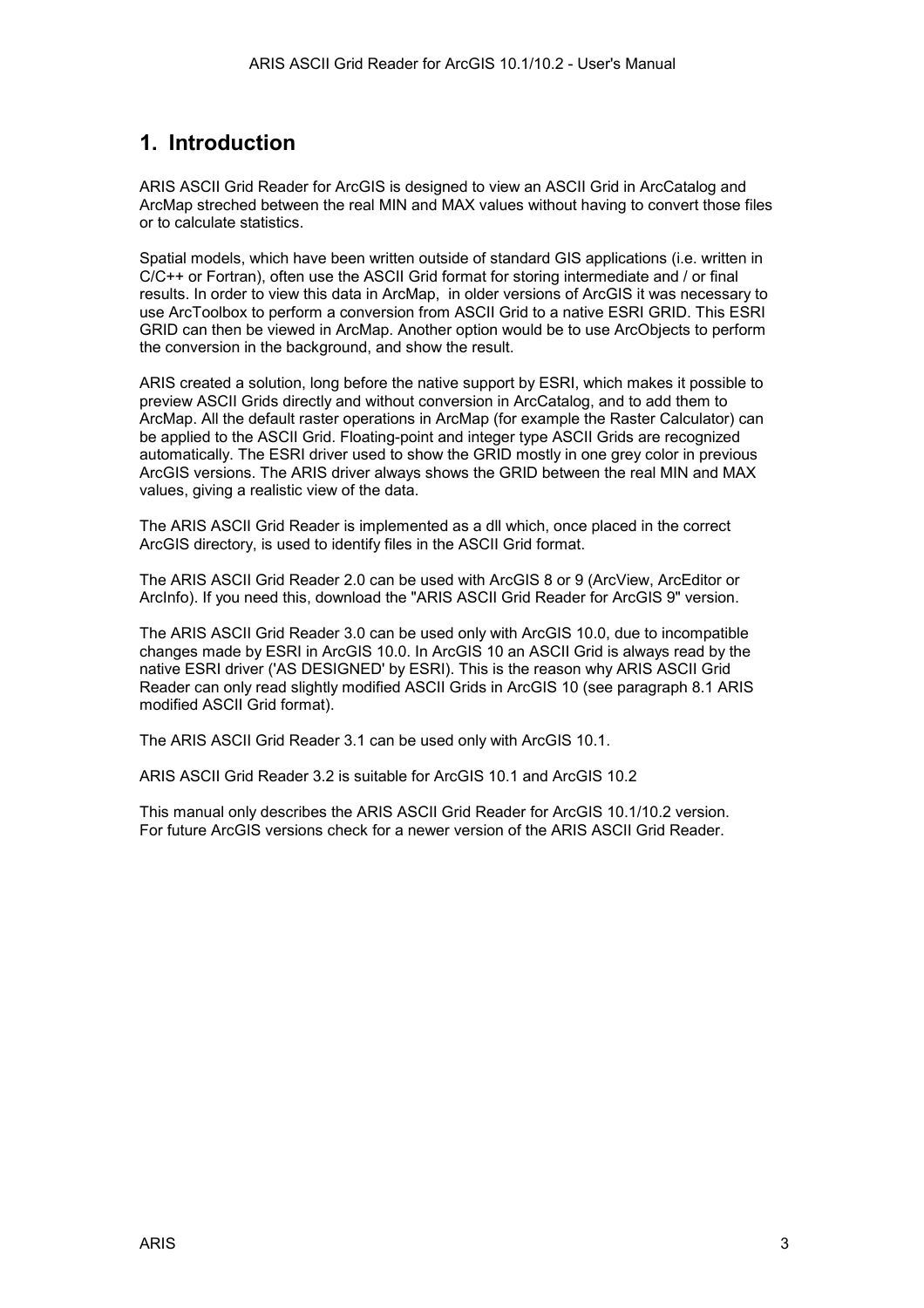# <span id="page-3-0"></span>**2. Installation**

#### *2.1 Requirements*

Required is one of the following ArcGIS 10.1 or ArcGIS 10.2.x licenses:

- ArcGIS for Desktop Basic
- ArcGIS for Desktop Advanced
- ArcGIS for Desktop Enterprise

Additional extensions like Spatial Analyst are not required.

ArcGIS is not required for the License Manger only setup.

#### *2.2 Setup*

Download the setup from [http://www.aris.nl/download.](http://www.aris.nl/download) 

The automatic setup needs to be executed by an administrator:

- Single Use License: ARISAsciiGridReaderSetup32.exe (Trial License included)
- Floating License: ARISAsciiGridReaderSetupFL32.exe (License Manager included)

The setup procedure checks if ArcGIS is installed, and determines the installation directory. Any necessary changes in configuration files for ArcGIS are carried out automatically. It may me necessary to explicitly install as administrator. Having administrator privileges is not always sufficient.

Note:

Having a Floating License it is also possible to do a License Manager only setup to avoid the requirement for ArcGIS on the License Manager Server:

• License Manager: ARISAsciiGridReaderSetupLM32.exe

### *2.3 ArcGIS 10*

In ArcGIS 10 it is not possible anymore to disable the default ArcInfo ASCII grid through the ArcGIS Raster Formats form. ESRI declared this is "AS DESIGNED".

To be able to use the ARIS ASCII Grid Reader you will have to use a slightly modified ASCII Grids as outlined in paragraph [8.1.](#page-18-0)

#### *2.4 De-installation*

De-installation of the ASCII Grid Reader is straightforward, but make sure you exit all ArcGIS applications before de-installing the ASCII Grid Reader.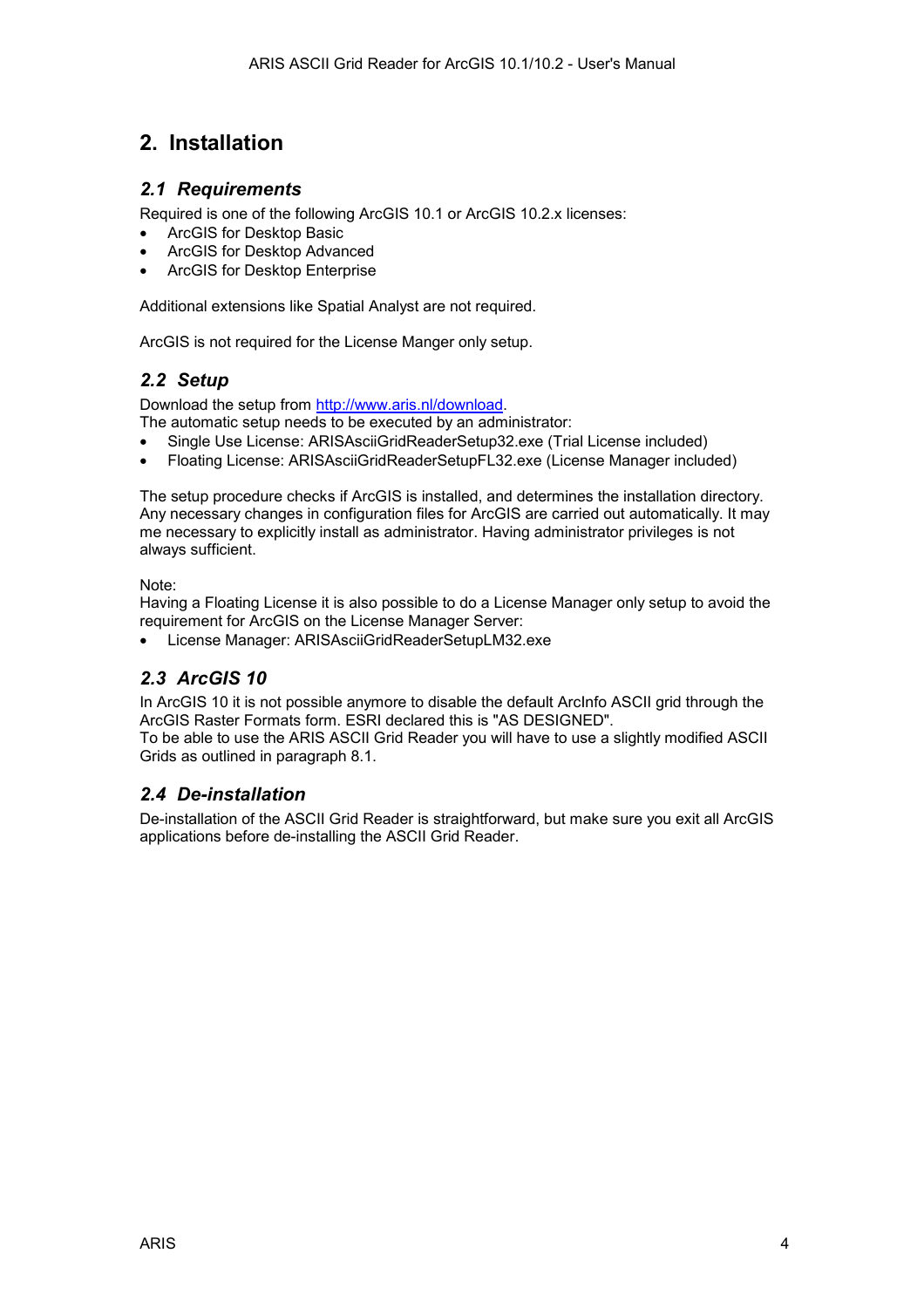## <span id="page-4-0"></span>**3. Registration**

ARIS ASCII Grid Reader has two license types:

- Single Use License. One license is valid for one computer only;
- Floating License. A floating license is handled by a central server and allows a maximum number of users to simultaneously use the executable.

### *3.1 Single Use License*

#### 3.1.1 Trial license

The distributed version of the ASCII Grid Reader is a fully functional version, except that there is a reminder message shown, almost each time you open an ASCII Grid file or when ArcGIS is requesting information from the ARIS ASCII Grid Reader. For this reason you might see many reminder screens, especially when browsing a directory with many ASCII Grids (only in trial license mode).

| Reminder                                                                                                                                         |  |  |  |  |
|--------------------------------------------------------------------------------------------------------------------------------------------------|--|--|--|--|
| The current license for 'ARIS ASCII Grid Reader' is a trial license. Press 'Register'<br>to register this product and use the permanent license. |  |  |  |  |
| $\n  0$ K button will be enabled in 2 seconds $\n  1$                                                                                            |  |  |  |  |
| Register                                                                                                                                         |  |  |  |  |

#### 3.1.2 Register

Pressing the *Buy Now!* button will take you to our online store, where you can order this product. Note that you will need the hardware fingerprint of the computer where you want to install the tool, shown in the dialog below (appears when you press *Enter Key*). After you complete your purchase, a personal registration key will be sent to you by email. Please store this key in a safe place.

Pressing the *Enter Key* button will present you with the following dialog, where you must enter your name and the registration key.

| <b>Enter Key</b>                                                       |                    |  |  |  |
|------------------------------------------------------------------------|--------------------|--|--|--|
| Enter the registration name and key below, exactly as given to<br>you. |                    |  |  |  |
| Hardware fingerprint: 0A1F-E532                                        |                    |  |  |  |
| Name:                                                                  |                    |  |  |  |
| Key:                                                                   |                    |  |  |  |
| OK                                                                     | Cancel<br>Buy Now! |  |  |  |

Once you have entered a valid registration key, press *OK*. This key will be stored on your PC.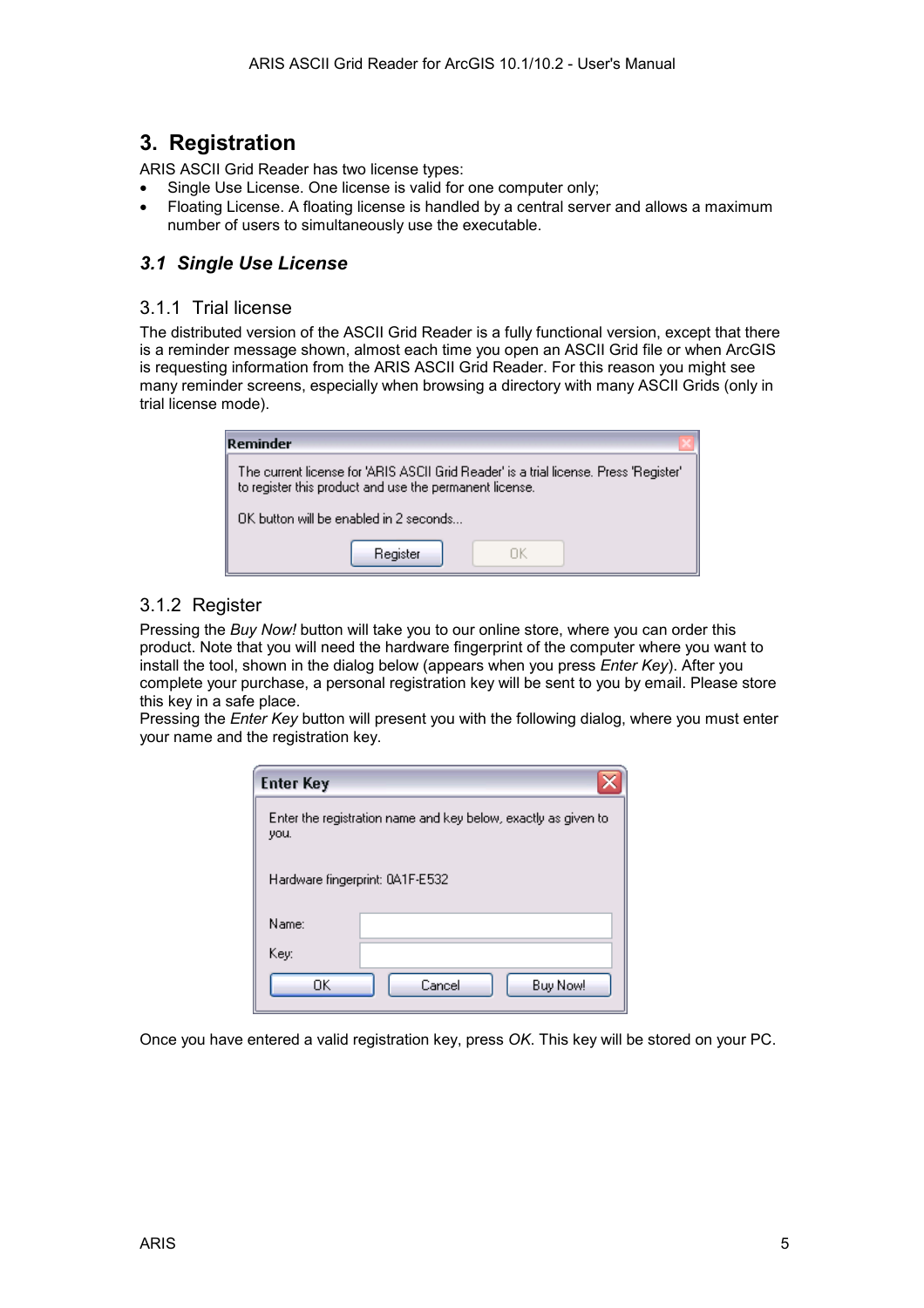

<span id="page-5-0"></span>It may be necessary to register explicitly as administrator to let the license key be persistent between sessions (administrator privileges might not be sufficient).

If you have the ARIS License Checker installed, the registration forms are also accessible through the ARIS License Checker. The ARIS License Checker is available without cost from [http://www.aris.nl/download.](http://www.aris.nl/download)

The ARIS License Checker is also a better alternative for registration if you still get reminder messages after successful registration.

#### 3.1.3 Update license

When your license is not valid anymore through changes on your PC, you can obtain a new license (fair use policy) after you unregister the license using the ARIS License Checker. The ARIS License Checker is available without cost from [http://www.aris.nl/download.](http://www.aris.nl/download) 

Send an e-mail to [helpdesk@aris.nl](mailto:helpdesk@aris.nl) with:

- ARIS product name and version
- original hardware fingerprint (active license, if available)
- registration name (active license)
- license key (active license)
- confirmation code (from unregister)
- new hardware fingerprint (from register)

If you are entitled to receive a new license key, a new key will be sent to you by e-mail as soon as possible (same day, but might also take some days as this is not an automated process).

#### *3.2 Floating License*

#### 3.2.1 Register

A floating license is handled by a central server and allows a maximum number of users to simultaneously use the tool. This paragraph describes how to register and start the central server license manager.

The floating license executable has no evaluation period. After the floating license executable is installed the Floating License must be registered first. Entering the following command in a DOS-box does this:

 cd "\Program Files (x86)\ARIS\ASCIIGridReader" ARISAsciiGridReaderA.exe SERVER REGISTER

The "Enter key" dialog-box appears: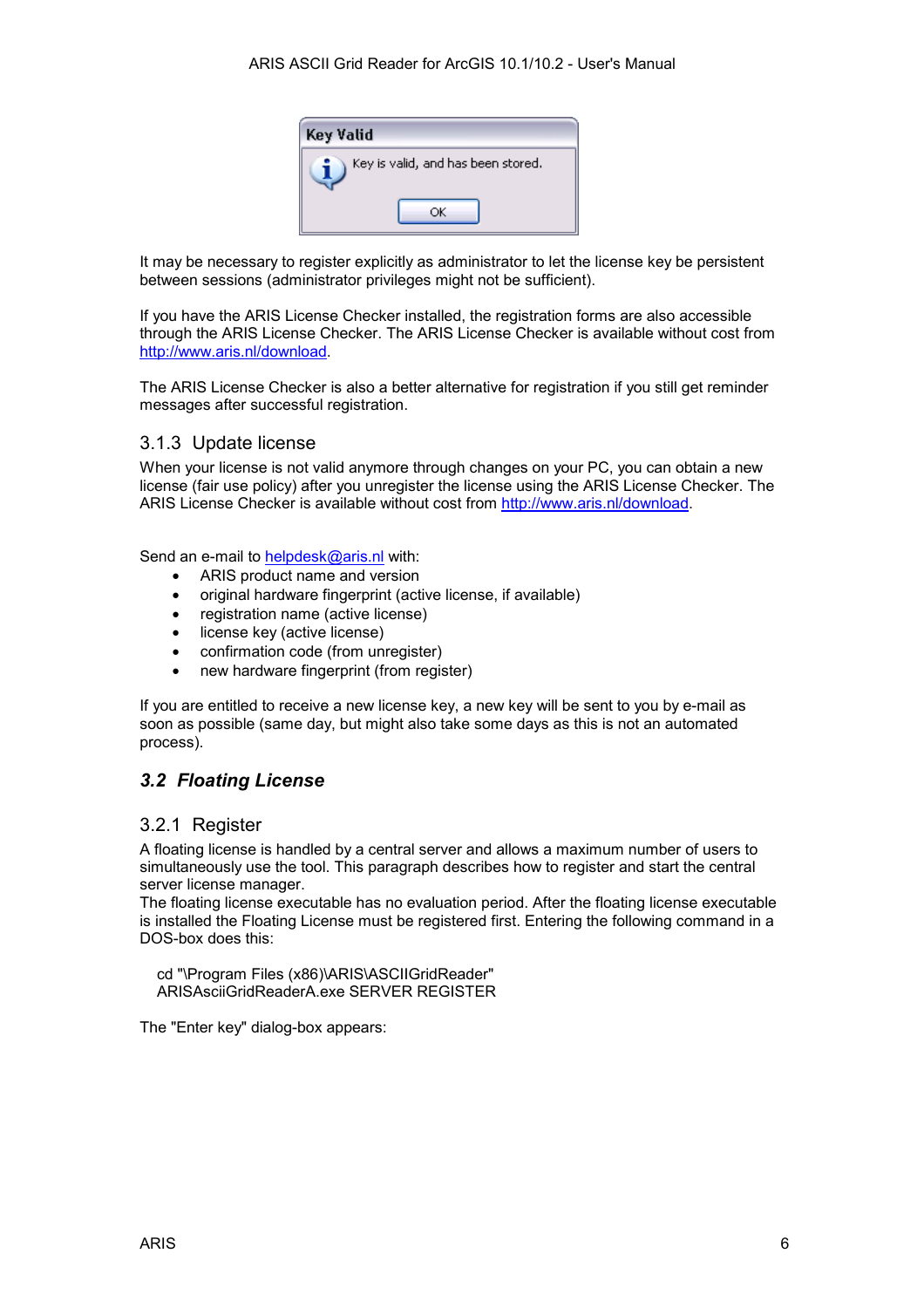| <b>Enter Key</b>                                                       |                    |  |  |  |
|------------------------------------------------------------------------|--------------------|--|--|--|
| Enter the registration name and key below, exactly as given to<br>you. |                    |  |  |  |
| Hardware fingerprint: 0A1F-E532                                        |                    |  |  |  |
| Name:                                                                  |                    |  |  |  |
| Key:                                                                   |                    |  |  |  |
| OΚ                                                                     | Cancel<br>Buy Now! |  |  |  |

Remember the hardware fingerprint and send it back to ARIS (mail to helpdesk@aris.nl). In return you will receive a name and key to register. You can enter these in the "Enter Key" dialog. A message box should confirm your registration:

Once you have entered a valid registration key, press *OK*. This key will be stored on your PC.

| Key Valid                          |  |
|------------------------------------|--|
| Key is valid, and has been stored. |  |
|                                    |  |

It may be necessary to register explicitly as administrator to let the license key be persistent between sessions (administrator privileges might not be sufficient).

After you have registered you can start the license manager:

ARISAsciiGridReaderA.exe SERVER

This shows the server dialog-box for sixty seconds. There can be only one server instance at a time per program.

| ■ Server: C:\Program Files (x86)\ARIS\ASCIIGridReader\ARIS   - -   <br>$\Box$                                                                                                                                                                                                                                                            |
|------------------------------------------------------------------------------------------------------------------------------------------------------------------------------------------------------------------------------------------------------------------------------------------------------------------------------------------|
| 2014.12.17 14:29:11 Starting server<br>2014.12.17 14:29:15 Communications started on TCP port 7628<br>2014, 12, 17 14: 29: 15 Locator started on UDP port 27733<br>2014, 12, 17 14: 29: 15 Server started<br>2014.12.17 14:29:15 Server is listening on the following IP address(es) for client conr<br>2014.12.17 14:29:15 192.168.1.89 |
| Shutdown<br>Copies running/allowed<br>0/1                                                                                                                                                                                                                                                                                                |
| This window will close in 49 seconds.<br><b>Hide Now</b>                                                                                                                                                                                                                                                                                 |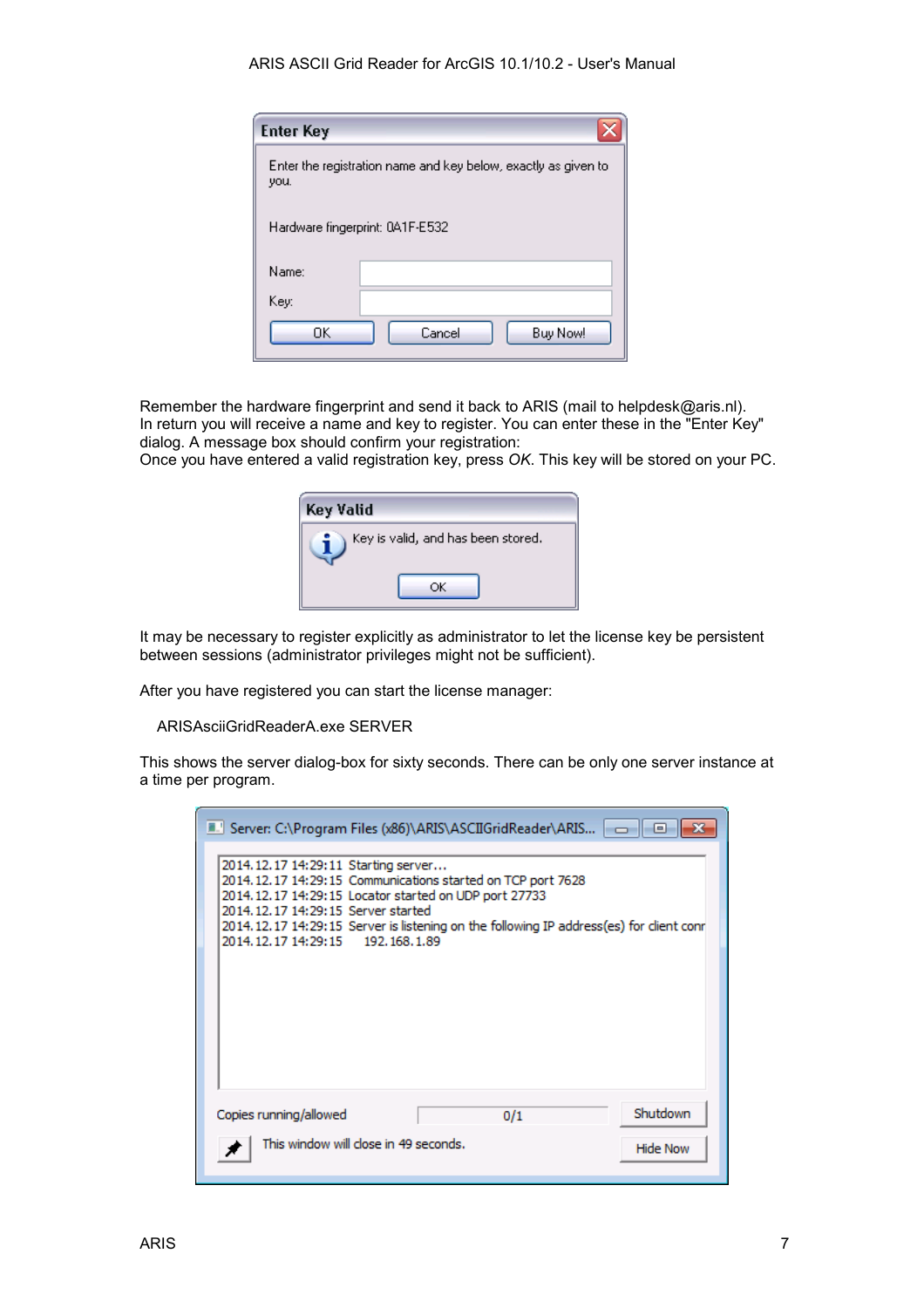The Floating License manager may require a port to be opened in the firewall as will be notified while starting the license manager.

When the server is running the tool can be used on any client machine. A maximum number of users can use the tool at any time. The server window displays how many users are running the tool and how many are allowed to run the tool. For each licensed user two licensed copies are provided in order to enable a user to use the tool in ArcGIS and ArcCatalog simultaneously.

When someone tries to use the tool while no licenses are available that user receives an error message:

| Error! |                                                                                                                                           |  |  |  |  |
|--------|-------------------------------------------------------------------------------------------------------------------------------------------|--|--|--|--|
|        | You have too many copies of this program already running on your system or network. You are<br>licensed for only 2 copy/copies at a time. |  |  |  |  |
|        |                                                                                                                                           |  |  |  |  |

The tool can only be used after another user releases his copy. Note that it may take a while (approximately 30 sec.) before the server notices that someone has exited the tool.

Other useful commands on the server-side are:

To start the server and display the server window for a certain time period instead of the normal 60 seconds:

ARISAsciiGridReaderA.exe SERVER10

This will display the server window for a maximum of 10 seconds. There should be no blanks between the SERVER and the time-out period.

To start the server window without a timeout use the command:

ARISAsciiGridReaderA.exe SERVERX

Alternatively you can press the timer-button in the server window.

To shut down the server:

ARISAsciiGridReaderA.exe SERVERDOWN

After this the server must be re-started before any clients can start the executable (in this case ArisFlow).

To unregister the hardware locked program:

ARISAsciiGridReaderA.exe SERVER UNREGISTER

Note to copy the unregister key in order to be able to obtain a new license key.

#### 3.2.2 Update license

When your license is not valid anymore through changes on your PC, you can obtain a new license (fair use policy) after you unregister the license: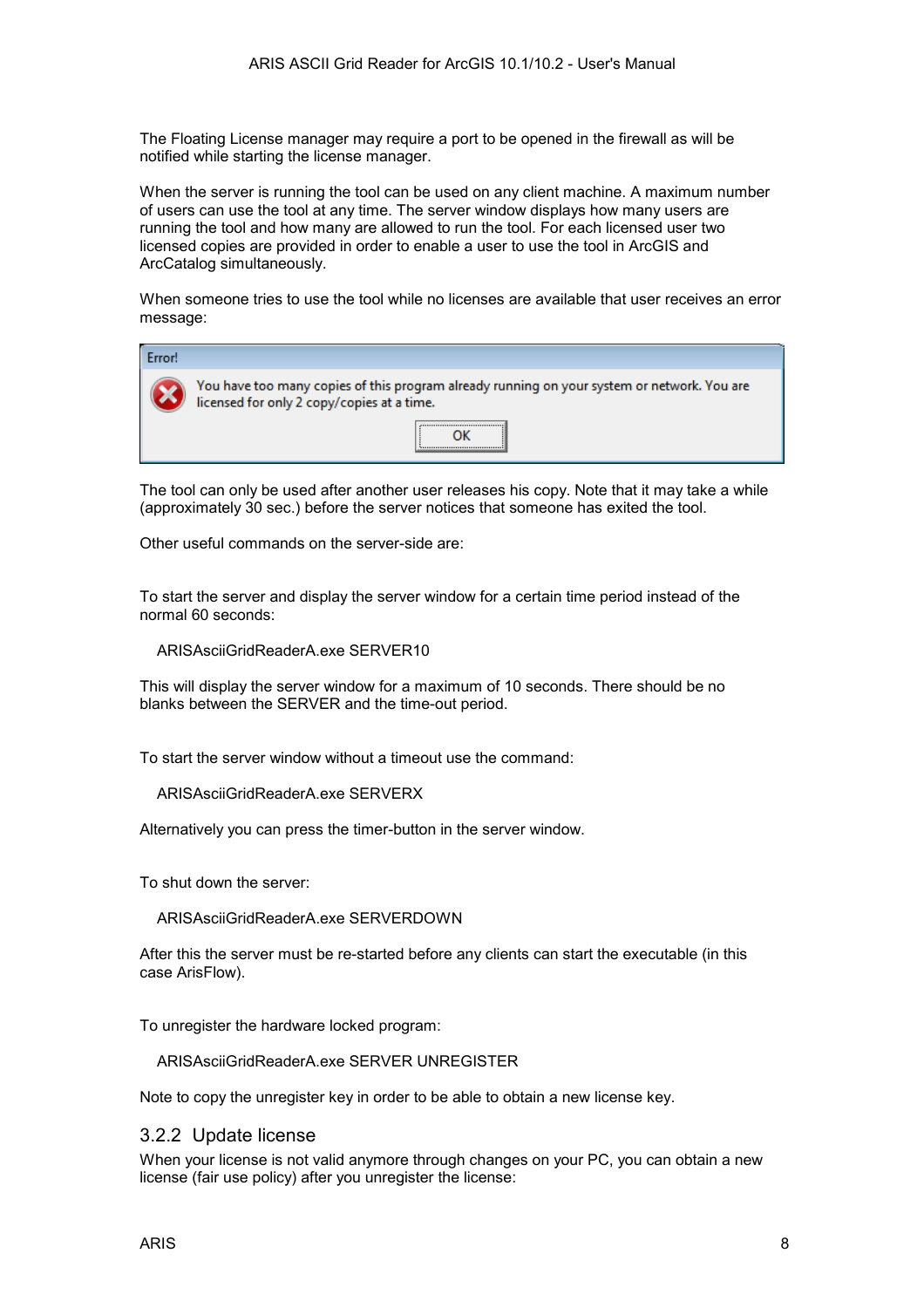#### ARISAsciiGridReaderA.exe SERVER UNREGISTER

Send an e-mail to **helpdesk@aris.nl** with:

- ARIS product name and version
- original hardware fingerprint (active license, if available)
- registration name (active license)
- license key (active license)
- confirmation code (from unregister)
- new hardware fingerprint (from register)

If you are entitled to receive a new license key, a new key will be sent to you by e-mail as soon as possible (same day, but might also take some days as this is not an automated process).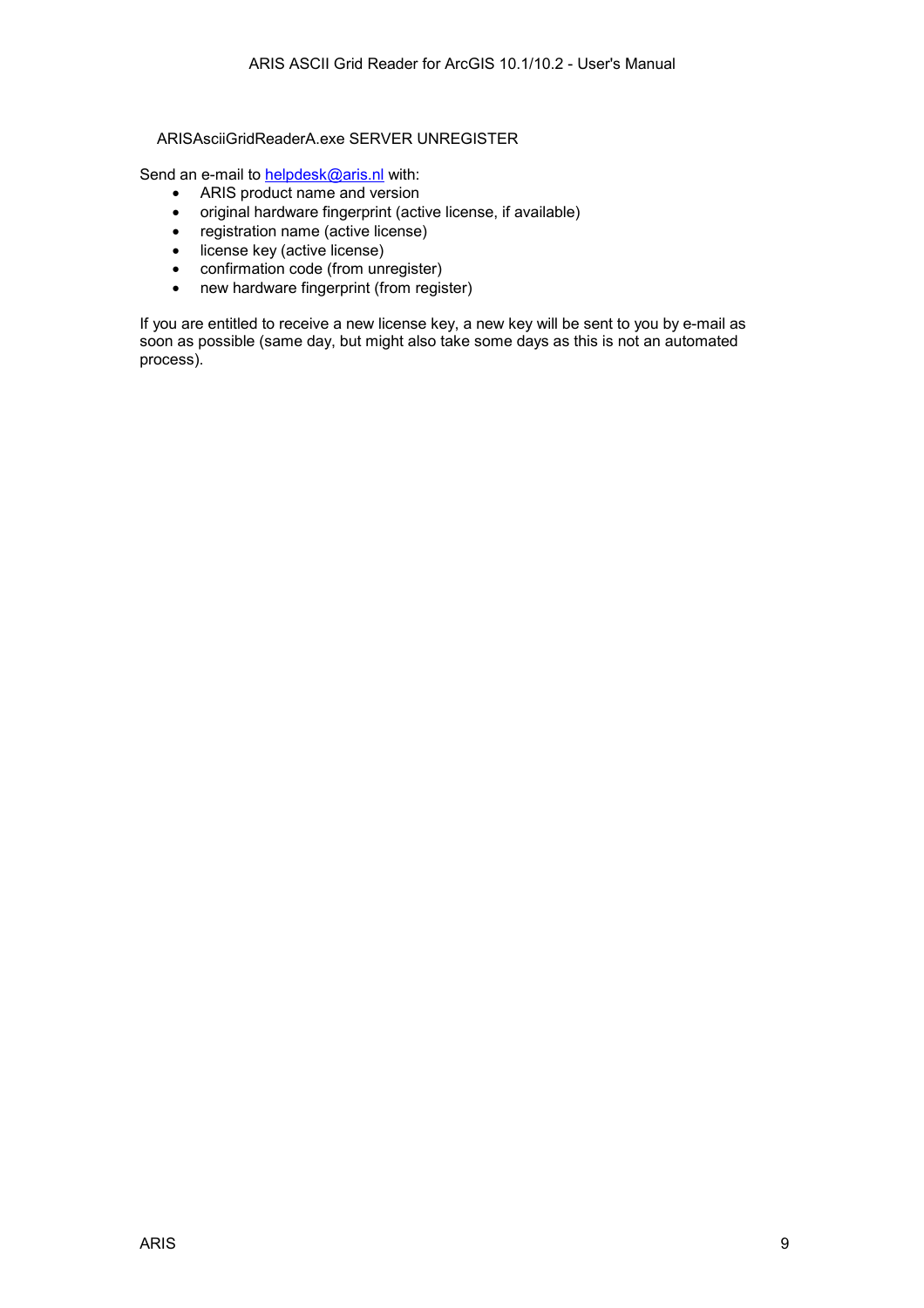# <span id="page-9-0"></span>**4. Using ASCII Grid files**

#### *4.1 Unwanted ArcGIS behaviour*

Since ArcGIS 10.0 an ESRI ASCII Grid is **always** read by the default ArcInfo ASCII Grid driver integrated in the ArcGIS software. There is no way to create a workaround to let another driver or reader (like ARIS ASCII Grid Reader) read the ESRI ASCII Grid instead. This is declared "AS DESIGNED" by ESRI.

In order to use the ARIS ASCII Grid Reader you will have to modify the ASCII Grid slightly by adding an extra first line (see [8.1 ARIS modified ASCII Grid format\)](#page-18-0).

### *4.2 Extended features of ARIS ASCII Grid Reader*

The ARIS ASCII Grid Reader is capable of reading ASCII Grids with:

- Non-square cell size (rectangular cells)
- Non-numeric Nodata value
- Any order of the keywords in the header



ncols 3 nrows 3 xllcorner 677730.076 yllcorner 415321.484 xcellsize 10 ycellsize 30 NODATA\_value ! 1 2 ! 3 4 5 ! 7 8

Figure 3. Display of ASCII Grid with a non-square cellsize (by xcellsize and ycellsize) and a exclamation mark (!) as Nodata value in ArcMap using ARIS ASCII Grid Reader

See also [8.2 ARIS extended ASCII Grid format](#page-19-0) for a detailed description.

#### *4.3 Starting to use ARIS ASCII Grid Reader*

Due to the unwanted "AS DESIGNED by ESRI" behaviour of ArcGIS 10 you might have to modify your grids in a way that ArcGIS does not recognize the file as an ASCII Grid but the ARIS ASCII Grid Reader does.

Add an extra first row to the ASCII Grid file as specified in paragraph [8.1 \(ARIS modified](#page-18-0)  [ASCII Grid format\)](#page-18-0). So you add any of the following as the first line:

- newline (empty first row)
- ASCII GRID (ARIS)
- your own meta-data or any other text as long it is not recognized by ArcGIS

The ARIS ASCII Grid Reader will skip the first line and read the rest of the file (being ESRI ASCII Grid).

Note: if you use a non-square cell size keywords the extra first line is not necessary

Look in the directory <programs>\ARIS\ASCIIGridReader\Example for some examples: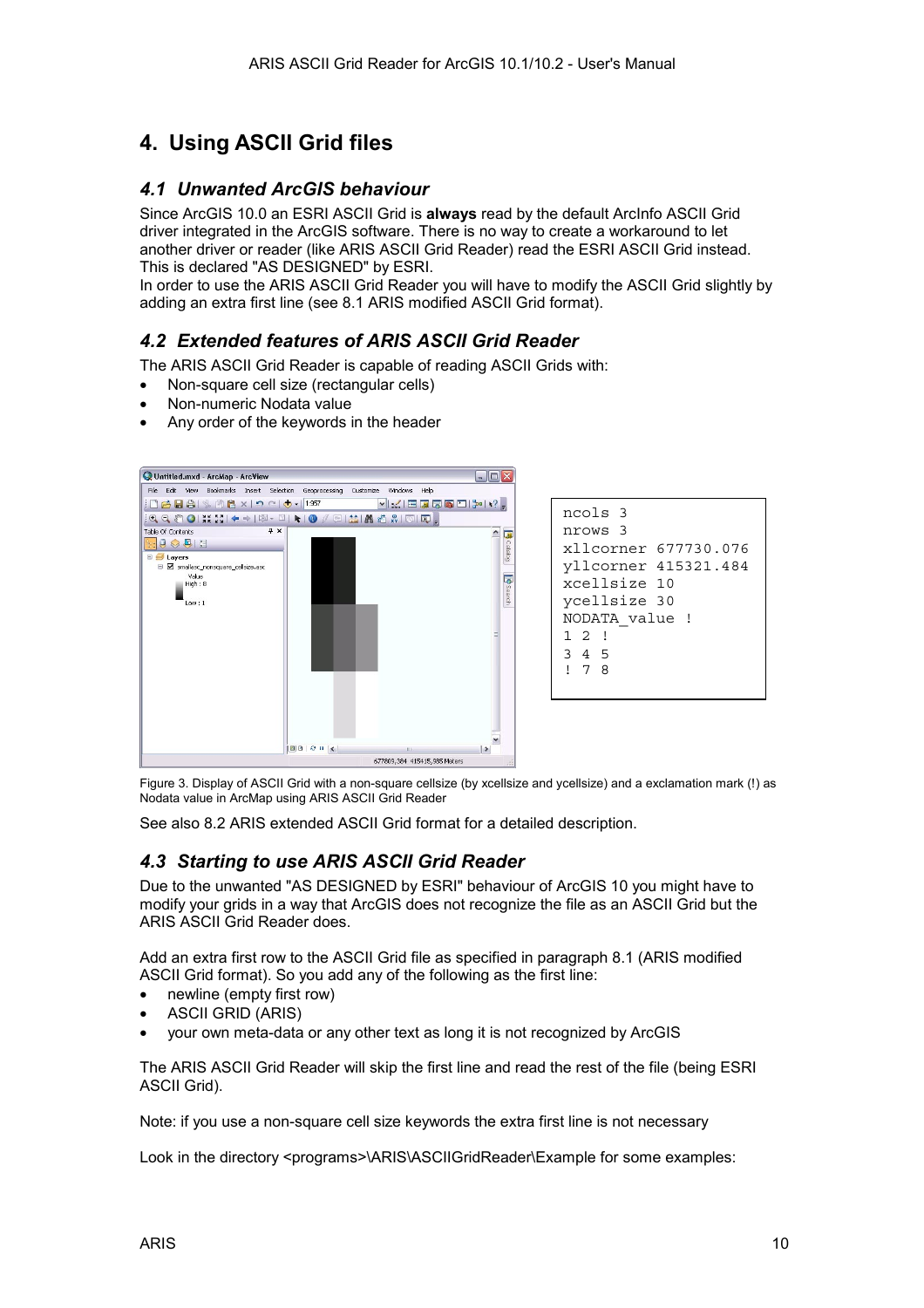• nonsquare\_xycellsize\_!.asc

ASCII Grid with an empty first row: being read by ARIS ASCII Grid Reader Contains XCELLSIZE and YCELLSIZE for rectangular cells and an exclamation mark (!) as NODATA value.

• nonsquare\_xydim\_null.asc

ASCII Grid with " Example with XDIM YDIM and NULL as NODATA" on the first row: being read by ARIS ASCII Grid Reader

Contains XDIM and YDIM for rectangular cells and the text "NULL" as NODATA value.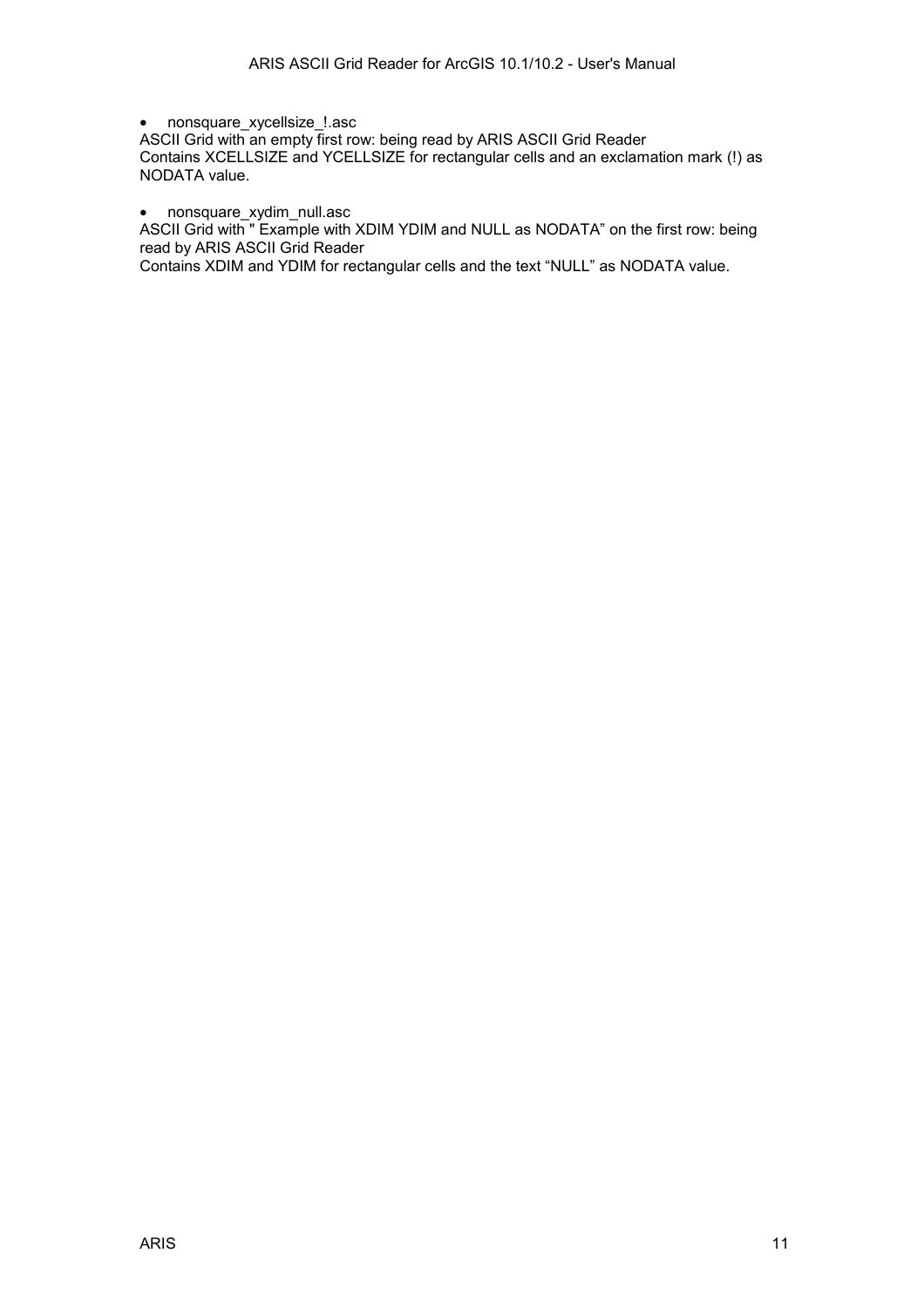#### <span id="page-11-0"></span>*4.4 ArcMap*

In ArcMap, use the *Add Data* button to add an ASCII Grid to the map or use *Catalog Window* to drag a file to ArcMap:

| <b>Add Data</b>                                                         |                                 |                     |               |
|-------------------------------------------------------------------------|---------------------------------|---------------------|---------------|
| Look in:<br>##6153.grd<br>翻ahn_25.aig<br>图 scenario_5c.agr<br>翻test.asc | <b>E</b> ASCII                  | v 4 4 5 1 - 8 8 6 6 |               |
| Name:<br>Show of type:                                                  | 6153.grd<br>Datasets and Layers | ٧                   | Add<br>Cancel |

Figure 3. Add ASCII Grid directly to ArcMap

Note: Only ASCII Grid files that have a file extension \*.asc, \*.grd, \*.agr or \*.aig can be used. Other file extensions will be ignored.



Figure 4. View ASCII Grid between real MIN and MAX in ArcMap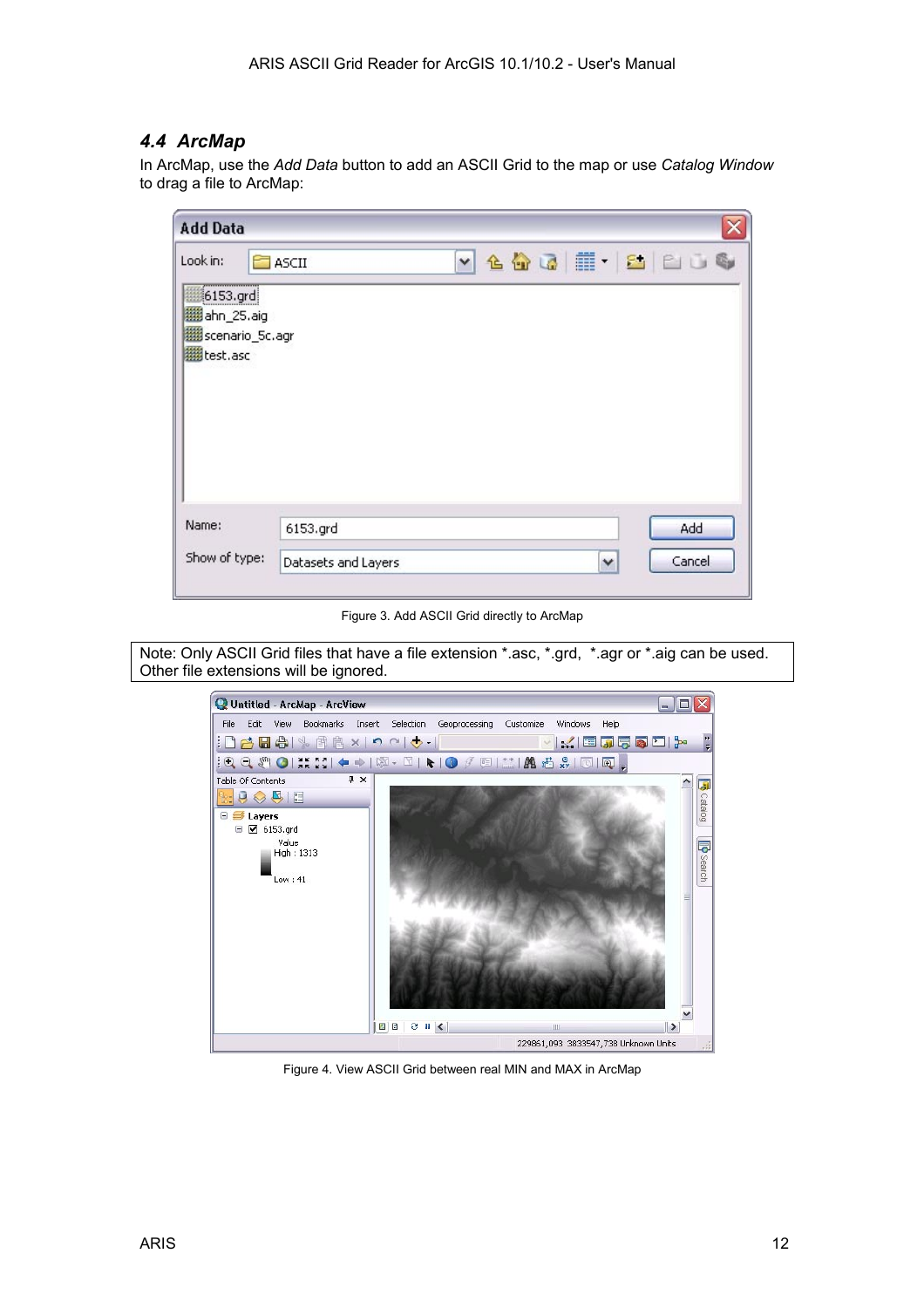Switch quickly to a (another) color ramp by double clicking in the legend on the grey scale ramp.



Figure 5. Set another Color Ramp on the ASCII GRID



Figure 6. View ASCII Grid with color ramp

Likewise, all standard functions, such as the *Raster Calculator* and other *Spatial Analyst functions* are available.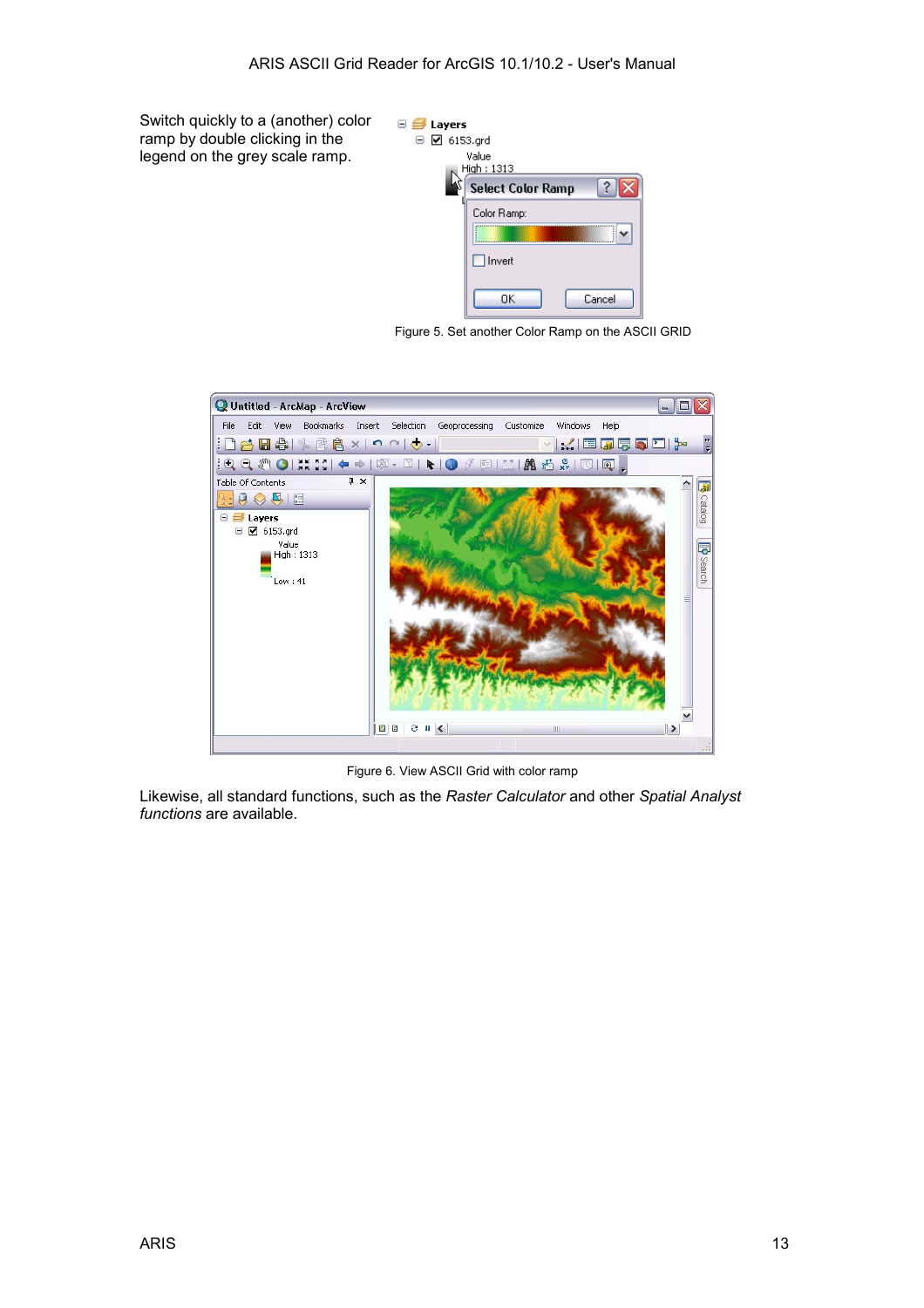### <span id="page-13-0"></span>*4.5 ArcCatalog*

ArcCatalog recognizes ASCII Grids automatically and a Preview is created instantly.



Figure 7. Preview of an ASCII Grid shown in ArcCatalog.

In ArcCatalog also standard functions are available, such as *Export to other format*.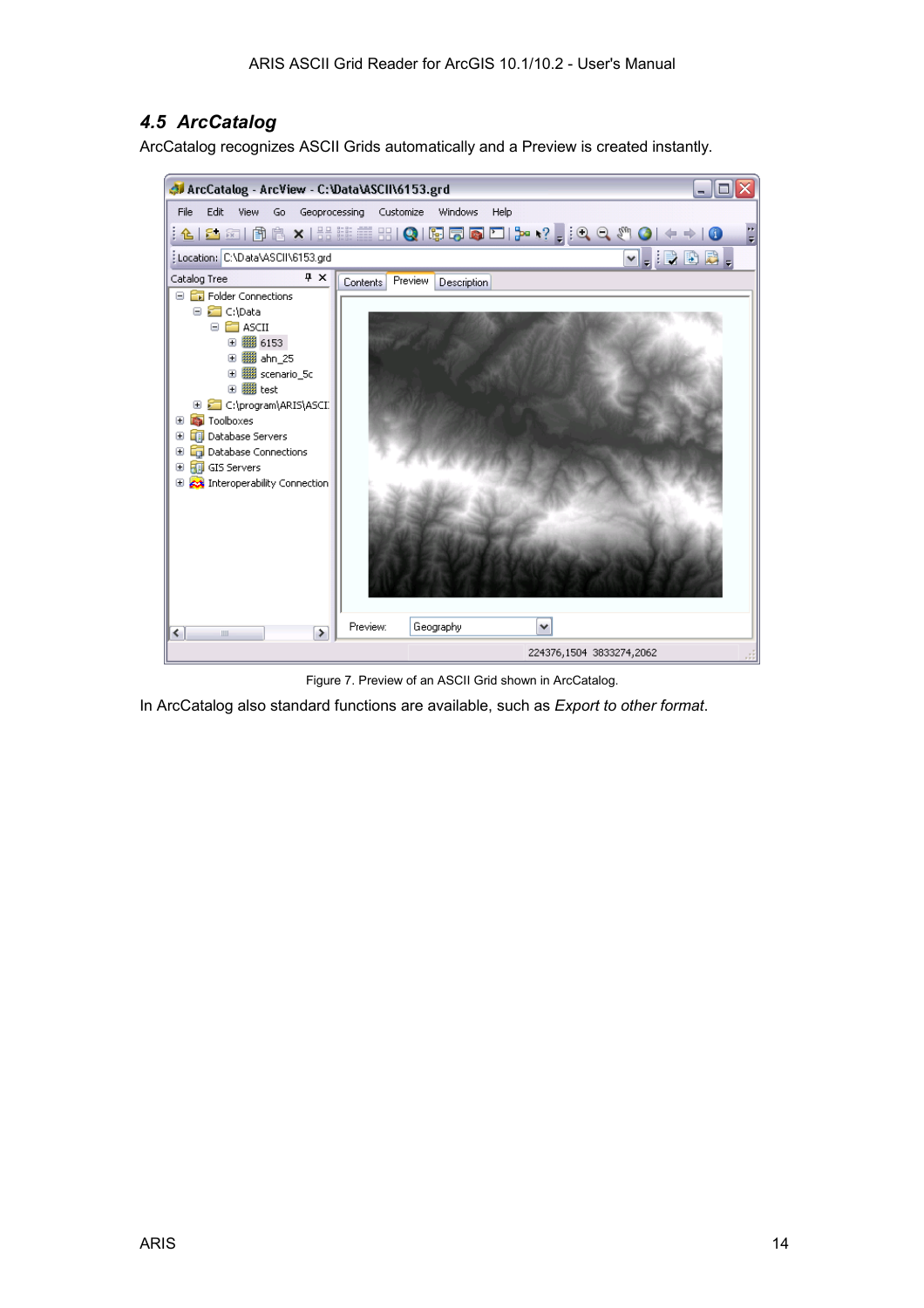# <span id="page-14-0"></span>**5. Projections**

Projection information is passed to ArcMap and ArcCatalog, if a projection file accompanies the ASCII grid. Projection files should have the same name as the ASCII file, but with a .prj extension. For instance, if the ASCII grid is named *myraster.asc*, the projection file should be called *myraster.prj*. Both files should be placed in the same folder.

Even if all your data uses the same projection, you can still add a projection file to the ASCII grid, since this will stop ArcMap from warning you that your raster doesn't contain projection information.

The easiest way to find a valid projection file is to browse the ArcGIS installation folder, in the subfolder *Coordinate Systems*. For instance, the projection file for WGS 1984 can be found in *C:\Program Files\ArcGIS\Desktop10.1\Coordinate Systems\Geographic Coordinate Systems\World*. Just copy this file to the folder containing your ASCII grid and rename the copy to match the base name of the grid.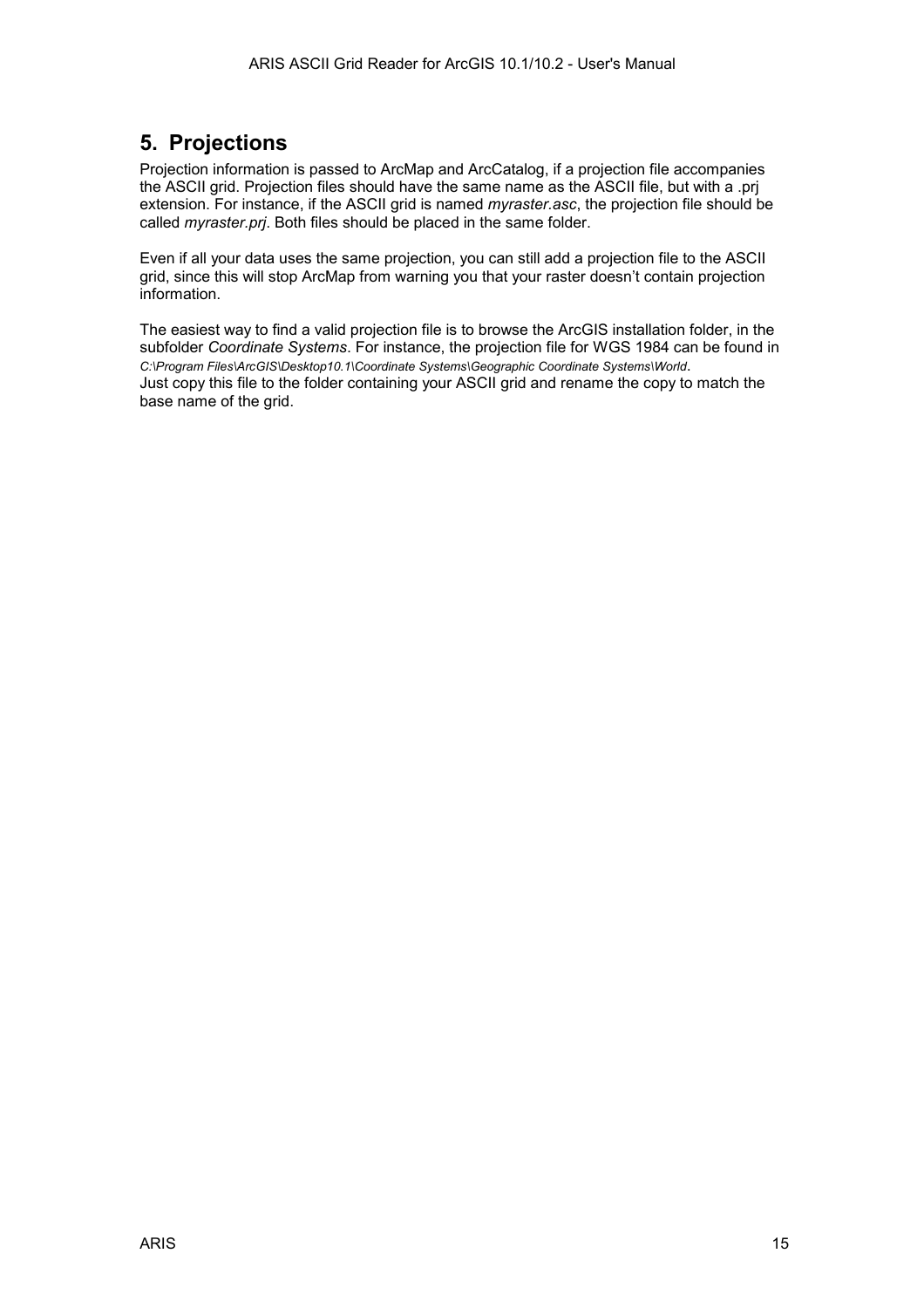## <span id="page-15-0"></span>**6. FAQ**

- Q: After registering my license I get a reminder message every time I start up ArcGIS. A: Be sure to register the tool as an administrator. Note: Having administrator-privileges may not be sufficient.
- Q: I installed the ASCII Grid Reader, but ArcMap and ArcCatalog still don't see ASCII Grids.
- A: Check whether the right version of ARIS ASCII Grid Reader is installed (chapter 7) for your current version of ArcGIS. And if the ASCII Grids comply to the definitions as in chapter [8 \(ASCII Grid Format\)](#page-18-0).
- Q: While browsing to open an ASCII Grid I see many times a license reminder message.
- A: ArcGIS is requesting (too) many times information about all the files you might want to open in a directory. When you are using a trial license this may result in many reminder messages. Testing of the trial license is best done in directories with only a couple of files. Try the files in <programs>\ARIS\ASCIIGridReader\Example. As soon as ARIS ASCII Grid Reader is registered (licensed) you will not see these reminder messages anymore.
- Q: After registering my license I still get a reminder message.
- A: Because ArcGIS is requesting (too) many times information the registration might fail. After restarting ArcGIS it might be solved. Even better is to use the ARIS License Checker to register your license (no need to start ArcGIS). The ARIS License Checker is available without cost from [http://www.aris.nl/download.](http://www.aris.nl/download)
- Q: Some ASCII Grids work, others don't, why is that?
- A: The ASCII Grid Reader currently only recognizes files that have a file extension \*.asc, \*.grd, \*.agr or \*.aig. If your files are called, say, myraster.ras, or any other file extension, you have no option other than renaming it. If that's not feasible for you, send us an email and we'll consider adding your file extension in the next version.
- A: Possibly your ASCII Grid is not in the correct format, see chapter [8 \(ASCII Grid](#page-18-0)  [Format\)](#page-18-0) to check if your file complies with the ESRI ASCII Grid Format, the ARIS modified ASCII Grid Format or the ARIS extended ASCII Grid Format.
- Q: Does the ASCII Grid Reader work with ArcGIS 9.2, 9.3 and 9.3.1?
- A: Yes, but you will need ASCII Grid Reader version 2.x which works with ArcGIS 9.2, 9.3 and 9.3.1
- Q: Does the ASCII Grid Reader work with ArcGIS 10.0?
- A: Yes, but you will need ASCII Grid Reader version 3.0 which works with ArcGIS 10.0
- Q: Does the ASCII Grid Reader work with newer ArcGIS versions?
- A: For newer ArcGIS versions you probably need another ASCII Grid Reader version (if available).
- Q: I have removed ASCII Grid Reader. However when I start ArcGIS I still see pop-up messages telling me I have to register.
- A: Before de-installing ASCII Grid Reader make sure you have no ArcGIS applications running. If, by accident, you did remove ASCII grid reader when ArcMap or ArcCatalog was still running your best bet is to re-install ASCII grid reader and then remove it again after you exited all ArcGIS applications.
- Q: In ArcGIS 9.2 and higher, default support has been added for ASCII grid. Do I still need the ARIS ASCII Grid Reader?
- A: The default ASCII Grid support in ArcGIS 9.2 until ArcGIS 10.0 shows the grid stretched between a theoretically minimum and maximum. This usually results in a grey or black image. The ARIS ASCII Grid Reader shows your grid stretched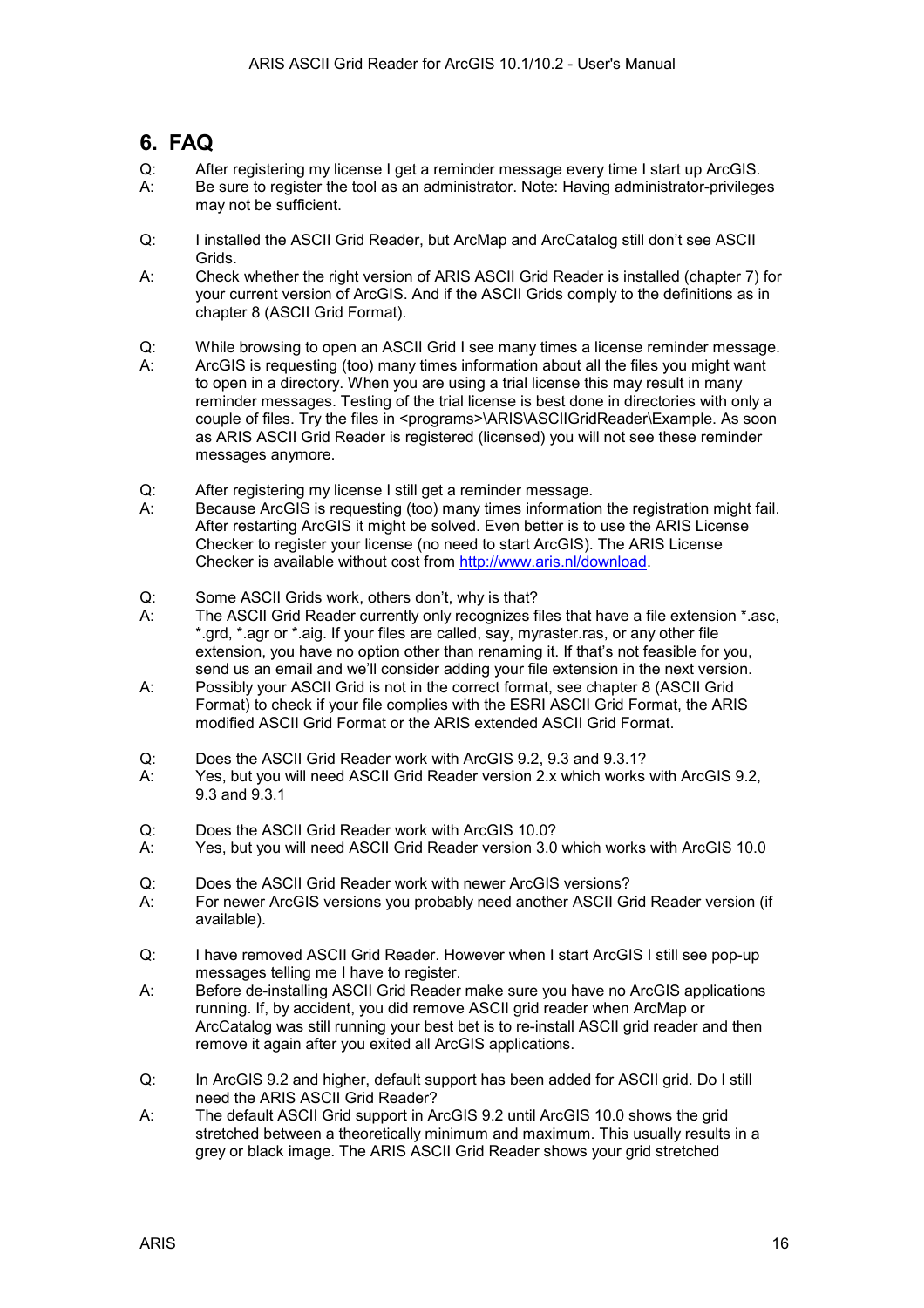between the minimum and maximum values in the ASCII Grid file and thus gives a realistic view of you grid.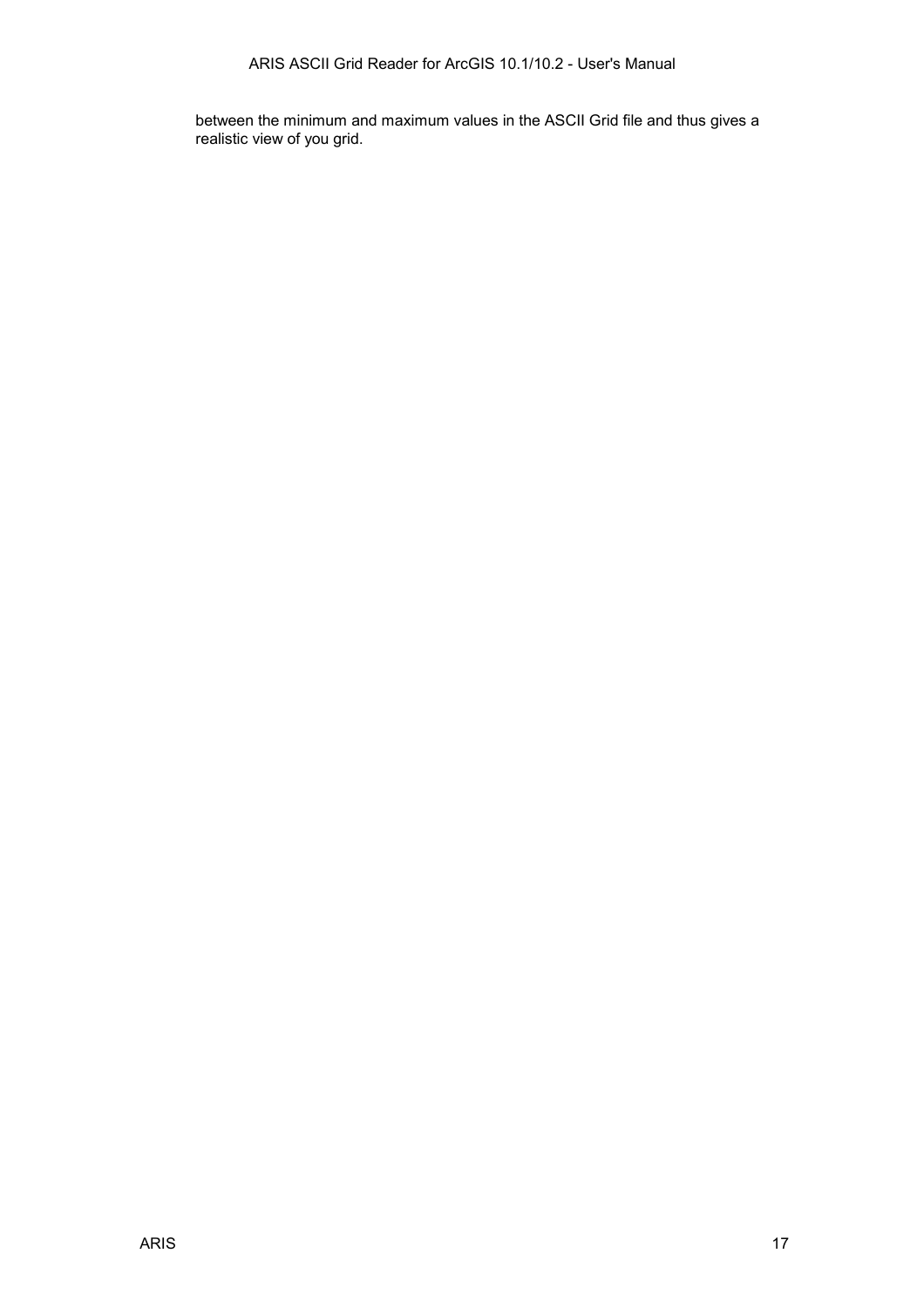# <span id="page-17-0"></span>**7. History**

This is the version history for the ARIS ASCII grid reader. The version number can be found by locating the file *asc.dll* or *ARISAsciiGridReader.dll*. In a default ArcGIS installation this file should be in one of the following folders:

*C:\Program Files\Common Files\ESRI\Raster\usr\lib\NTx86\RasterFormats*. (older versions) *C:\Program Files\ArcGIS\Desktop10.0\bin\gdalplugins* (this version)

Right click on this file and choose *Properties*. The *Version* tab contains version information.

| Version | <b>Features</b>                                                                  |  |  |  |
|---------|----------------------------------------------------------------------------------|--|--|--|
| 1.0     | First release for ArcGIS 8                                                       |  |  |  |
| 1.1     | Added support for .grd and .agr file name extensions                             |  |  |  |
| 1.2     | Added support for projections in a .prj file                                     |  |  |  |
| 1.2.1   | ArcGIS does not crash anymore when removing ASCII grids                          |  |  |  |
| 1.2.2   | ArcGIS 9.1 does not disappear anymore when starting up with ASCII Grid Reader    |  |  |  |
|         | Solved the popup message flood occurring sometimes when starting an              |  |  |  |
|         | unregistered version of ASCII Grid Reader                                        |  |  |  |
|         | ArcGIS does not crash anymore when previewing a .prj file                        |  |  |  |
|         | Check on locked files when removing/updating ASCII Grid Reader installation      |  |  |  |
| 2.0.1   | Installation procedure support for installing with ArcGIS 9.2                    |  |  |  |
|         | Added support for .aig file name extension                                       |  |  |  |
| 2.0.2   | Documentation update for ArcGIS 9.3 and 9.3.1                                    |  |  |  |
| 3.0.0   | Support for use with ArcGIS 10.0 through modified ASCII Grid format              |  |  |  |
|         | Added support for non-square cellsize (rectangular cells)                        |  |  |  |
|         | Non-numeric Nodata value is accepted                                             |  |  |  |
|         | Any order of keywords in header is made possible                                 |  |  |  |
| 3.0.1   | Better check on valid ArcGIS versions in setup.                                  |  |  |  |
| 3.1.0   | Program and setup changed for compatibility with ArcGIS 10.1                     |  |  |  |
|         | Added some non-square cellsize examples.                                         |  |  |  |
| 3.2.1   | Support for use with ArcGIS 10.2 (and ArcGIS 10.1) and 64-bit Windows (as 32-bit |  |  |  |
|         | program).                                                                        |  |  |  |
| 3.2.2   | Support for use with ArcGIS 10.2.1 added.                                        |  |  |  |
| 3.2.3   | Floating License as a new license type                                           |  |  |  |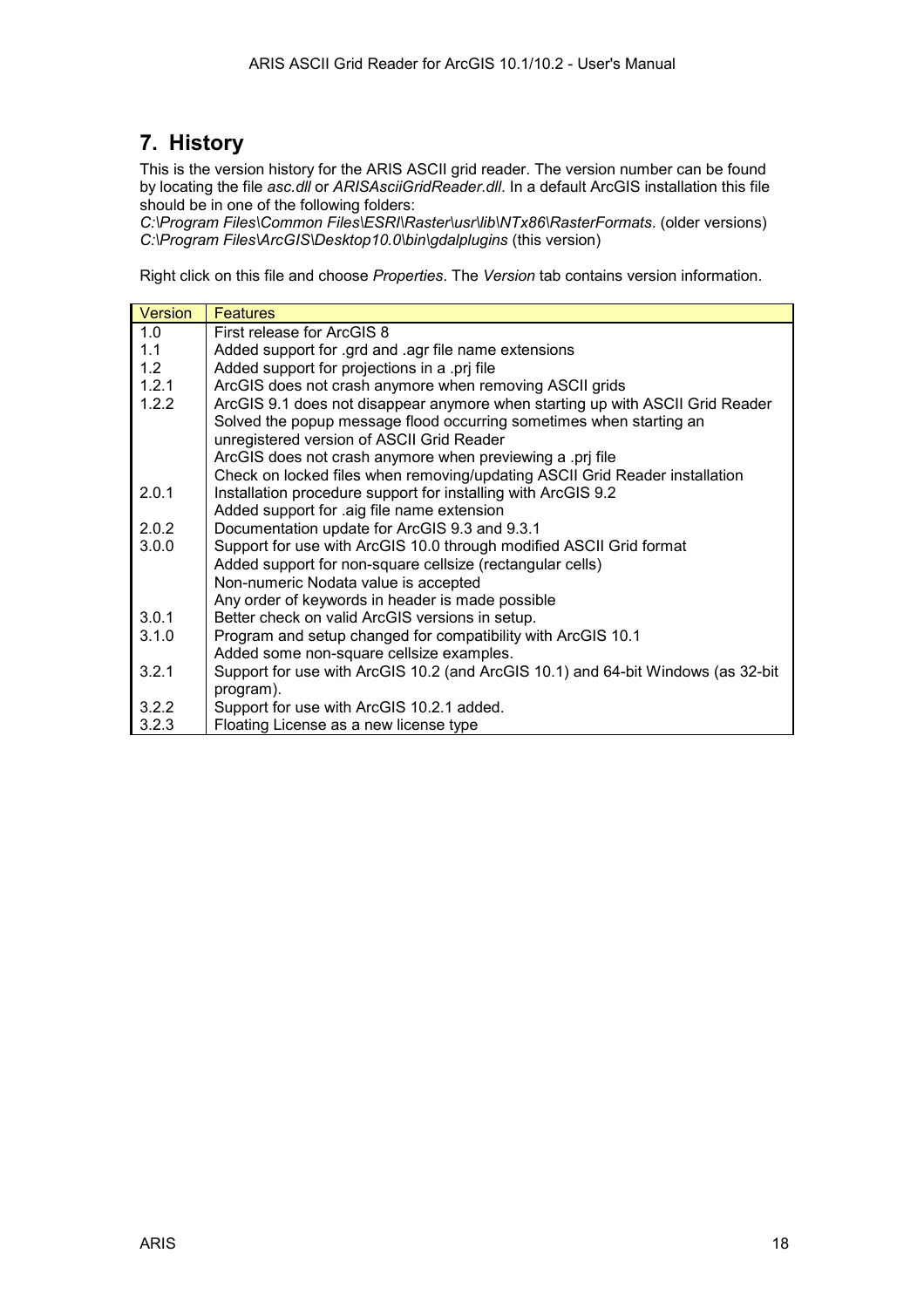# <span id="page-18-0"></span>**8. ASCII Grid Format**

### *8.1 ARIS modified ASCII Grid format*

The ARIS ASCII Grid Reader for ArcGIS 10 is able to read a modified ASCII Grid. The format is the same as the ESRI ASCII Grid Format or the ARIS extended ASCII Grid format but starting with only one extra line containing anything but an ASCII Grid keyword (case insensitive). It is also possible to add an empty row at the first line of the ASCII Grid.

```
<newline | any text != ESRI ASCII GRID keyword> 
<NCOLS xxx> 
<NROWS xxx> 
<XLLCENTER xxx | XLLCORNER xxx> 
<YLLCENTER xxx | YLLCORNER xxx> 
<CELLSIZE xxx> 
{NODATA_VALUE xxx} 
row 1 
row 2 
. 
. 
. 
row n
```
Examples of the ARIS modified ASCII Grid:

| <empty row=""></empty> | Your own text        | ASCII GRID (ARIS)    |
|------------------------|----------------------|----------------------|
| ncols 3                | ncols                | ncols 3              |
| nrows 3                | nrows                | nrows 3              |
| xllcorner 677730.076   | xllcorner 677730.076 | xllcorner 677730.076 |
| vllcorner 415321.484   | yllcorner 415321.484 | yllcorner 415321.484 |
| cellsize 30            | cellsize 30          | cellsize 30          |
| NODATA value -9999     | NODATA value -9999   | NODATA value -9999   |
| $1, 2, -9999$          | $12 - 9999$          | $1, 2, -9999$        |
| 3 4 5                  | 3 4 5                | 3 4 5                |
| $-999978$              | $-999978$            | $-999978$            |
|                        |                      |                      |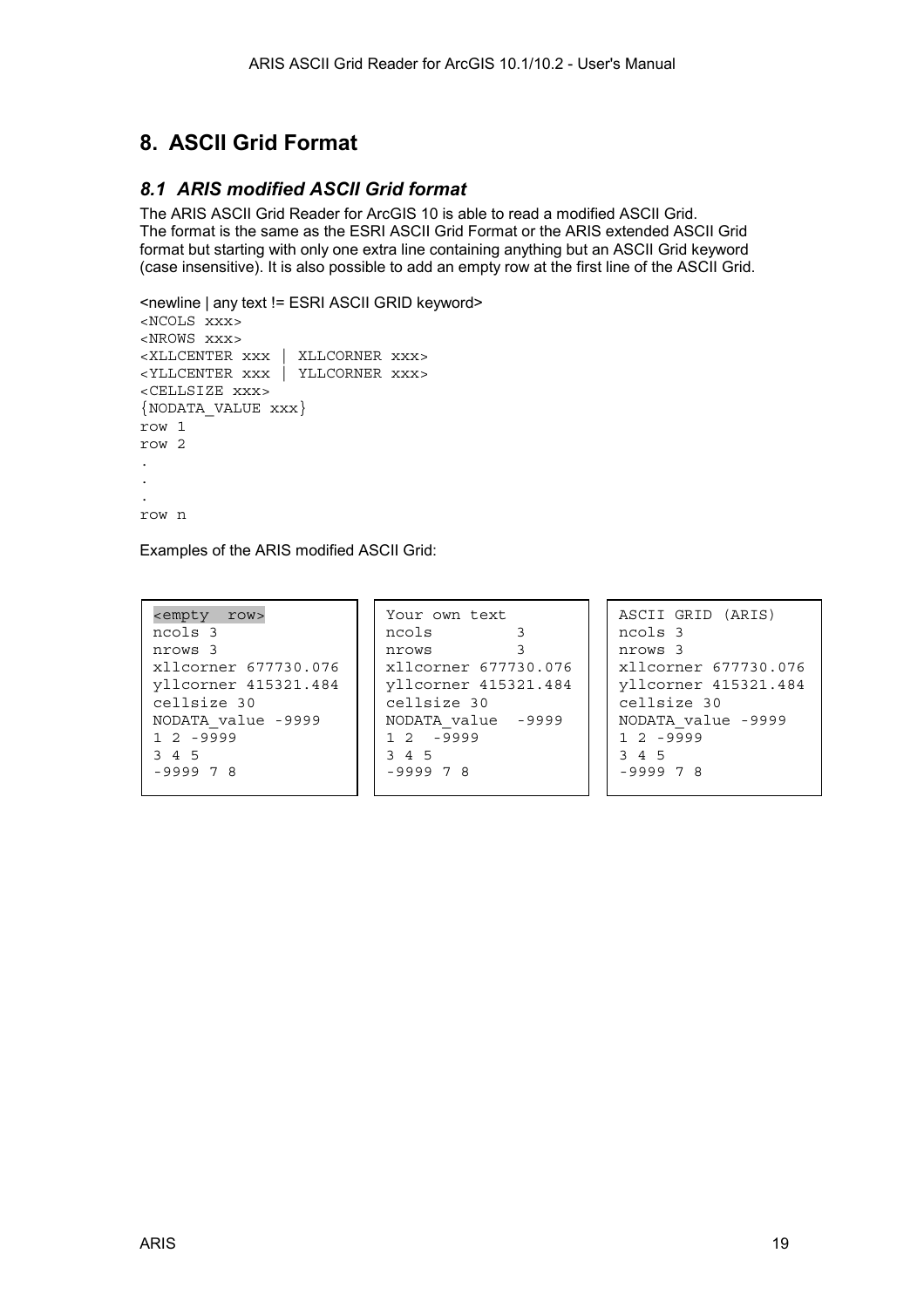#### <span id="page-19-0"></span>*8.2 ARIS extended ASCII Grid format*

The ARIS ASCII Grid Reader for ArcGIS 10 is able to read an extended ASCII Grid. The format is the same as the [ESRI ASCII Grid Format](#page-20-0) or the [ARIS modified ASCII Grid](#page-18-0)  [format](#page-18-0) but also defines:

- Non-square cellsize
- Non-numeric Nodata Values (like "NULL", "NA", "mv', "!", "-")
- Keywords in any order in the header (Even the optional NODATA\_VALUE may be the first keyword in the file)

The first line to make it an ARIS custom ASCII Grid is not necessarily needed with a nonsquare cellsize or with some different order of the keywords (like NODATA\_VALUE on the first line).

```
{newline | any text != ESRI ASCII GRID keyword} 
<NCOLS xxx> 
<NROWS xxx> 
<XLLCENTER xxx | XLLCORNER xxx> 
<YLLCENTER xxx | YLLCORNER xxx> 
<CELLSIZE xxx> | <XCELLSIZE xxx> | <XDIM xxx> 
                 | <YCELLSIZE xxx> | <YDIM xxx>
{NODATA_VALUE xxx|aaa} 
row 1 
row 2 
. 
. 
. 
row n
```
**Where** 

"xxx" is any number and "aaa" is almost any standard ASCII string of one or more characters. XCELLSIZE and XDIM is the cellsize (dimension) on the X-axis YCELLSIZE and YDIM is the cellsize (dimension) on the Y-axis

The XDIM and YDIM keywords can be used instead of XCELLSIZE and YCELLSIZE for better compatibility with other software or other ASCII Grid formats.

Examples of the ARIS extended ASCII Grid:

| <empty row=""></empty> | ncols              |                      |  | ncols 3              |
|------------------------|--------------------|----------------------|--|----------------------|
| ncols 3                | nrows              |                      |  | nrows 3              |
| nrows 3                |                    | xllcorner 677730.076 |  | xllcorner 677730.076 |
| xllcorner 677730.076   |                    | yllcorner 415321.484 |  | yllcorner 415321.484 |
| yllcorner 415321.484   |                    | xcellsize 30         |  | xdim 30              |
| cellsize 30            | ycellsize 10       |                      |  | ydim 10              |
| NODATA value !         | NODATA value -9999 |                      |  | NODATA value NULL    |
| 12!                    | $12 - 9999$        |                      |  | 1 2 NULL             |
| 3 4 5                  | 3 4 5              |                      |  | 3 4 5                |
| 178                    | $-999978$          |                      |  | NULL 7 8             |
|                        |                    |                      |  |                      |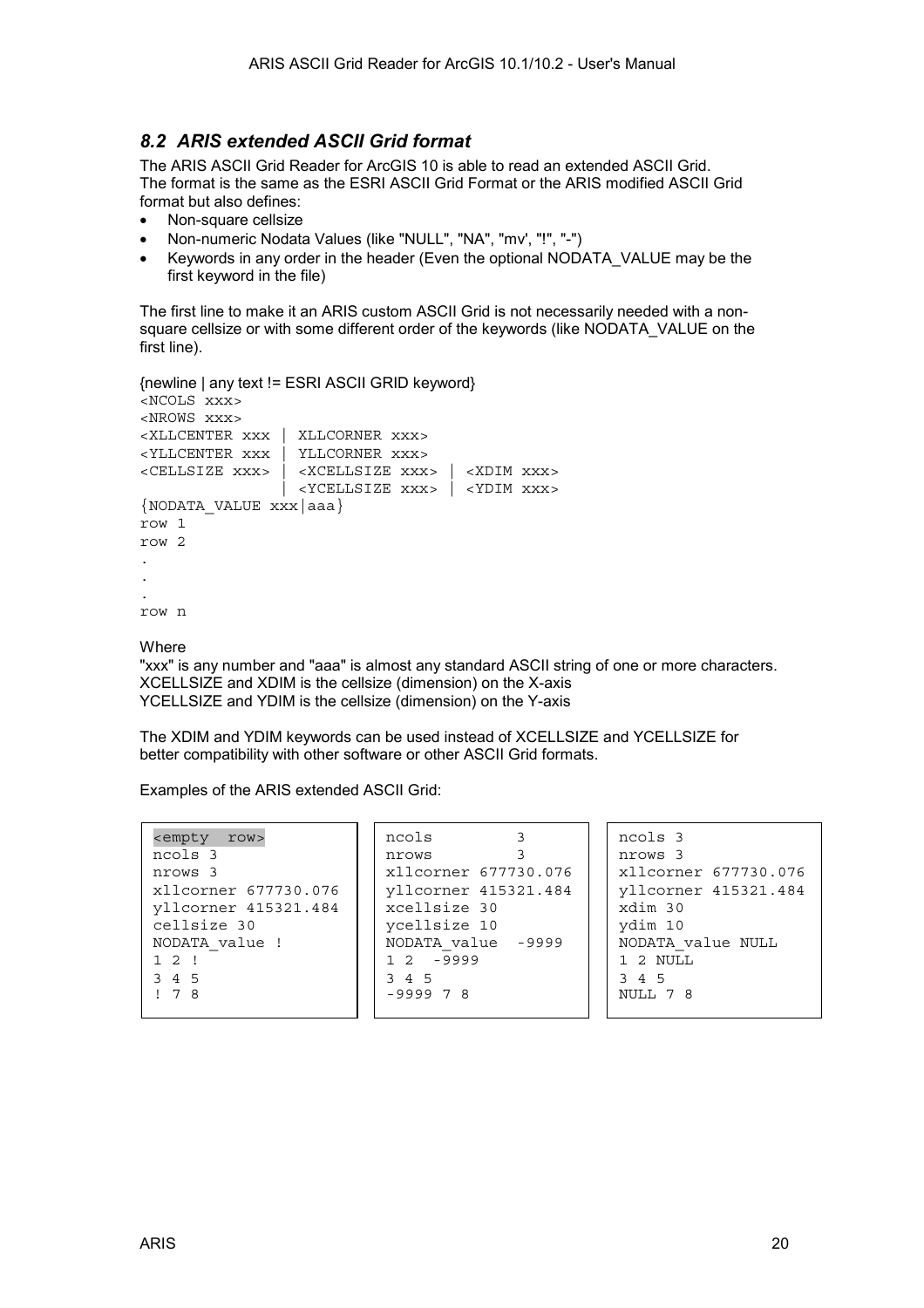#### <span id="page-20-0"></span>*8.3 ESRI ASCII Grid Format*

This description is taken from the ArcGIS Desktop documentation.

The ASCII file must consist of header information containing a set of keywords, followed by cell values in row-major order. The file format is:

```
<NCOLS xxx> 
<NROWS xxx> 
<XLLCENTER xxx | XLLCORNER xxx> 
<YLLCENTER xxx | YLLCORNER xxx> 
<CELLSIZE xxx> 
{NODATA_VALUE xxx} 
row 1 
row 2 
. 
. 
. 
row n
```
where xxx is a number, and the keyword nodata value is optional and defaults to -9999. Row 1 of the data is at the top of the raster, row 2 is just under row 1, and so on.

Example of an ESRI ASCII Grid:

```
ncols 3 
nrows 3 
xllcorner 677730.076 
yllcorner 415321.484 
cellsize 30 
NODATA_value -9999 
1 2 -9999 
3 4 5 
-9999 7 8
```
The nodata value is the value in the ASCII file to be assigned to those cells whose true value is unknown. In the raster they will be assigned the keyword NODATA.

Cell values should be delimited by spaces. No carriage returns are necessary at the end of each row in the raster. The number of columns in the header is used to determine when a new row begins.

The number of cell values must be equal to the number of rows times the number of columns, or an error will be returned.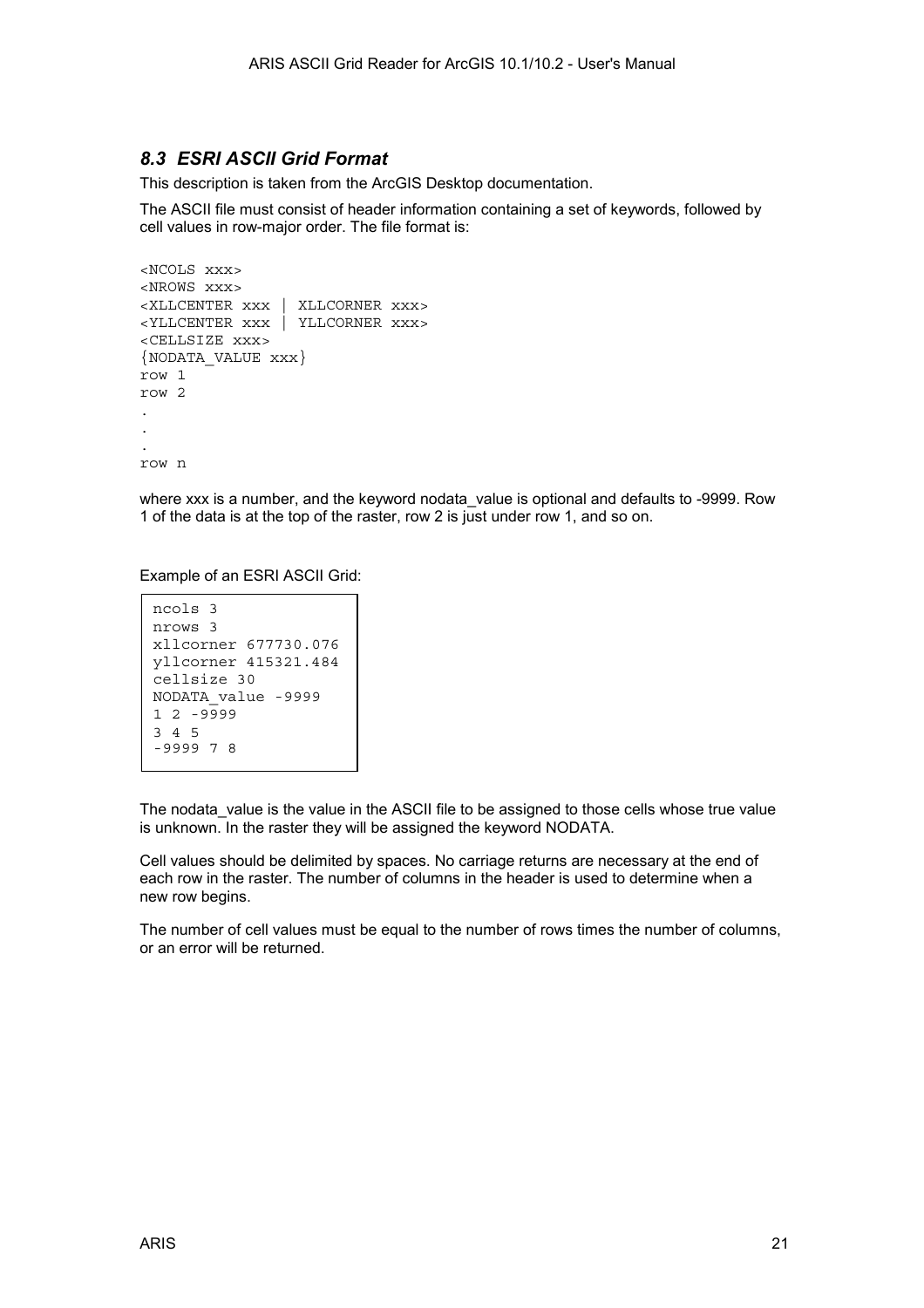### <span id="page-21-0"></span>**Appendix A. License Agreement**

ARIS Software License Agreement for ARIS ASCII Grid Reader for ArcGIS

-------------------------------------------------------------------------- This is a license agreement and not an agreement for sale. This license agreement (hereinafter referred to as AGREEMENT) is between the end user (hereinafter referred to as LICENSEE) and ARIS b.v., The Netherlands (hereinafter referred to as ARIS), and gives the LICENSEE certain limited rights to use the proprietary ARIS software ASCII Grid Reader for ArcGIS, examples, on-line and hardcopy documentation and updates (if applicable), hereinafter referred to as PRODUCT. All rights not specifically granted in this AGREEMENT are reserved to ARIS.

Ownership and grant of license

-------------------------------------------------

------------------------------

ARIS and its third party licensor(s) retain exclusive rights, title, and ownership of the copy of the PRODUCT licensed under this AGREEMENT and hereby grant to LICENSEE a personal, non-exclusive, non-transferable license to use the PRODUCT based on the terms and conditions of this AGREEMENT. From the date of receipt, the LICENSEE shall agree to make reasonable efforts to protect the PRODUCT from unauthorized use, reproduction, distribution, or publication.

Copyright

--------------- The PRODUCT is owned by ARIS and partly by its third party licensor(s) and is protected by Dutch copyright laws and subject to international laws, treaties, and/or conventions. The LICENSEE agrees not to export the PRODUCT into a country that does not have copyright laws that will protect ARIS's proprietary rights.

Permitted uses

-----------------------

The LICENSEE may use the number of copies of the PRODUCT for which license fees have been paid on computer system(s) and/or specific computer network(s) for the LICENSEE's own internal use.

The LICENSEE may install the number of copies of the PRODUCT for which license or update fees have been paid onto permanent storage device(s) on computer system(s) and/or specific computer network(s).

The LICENSEE may make one (1) copy of the PRODUCT for archival purposes only, during the term of this AGREEMENT, unless the right to make additional copies has been granted by ARIS to the LICENSEE in writing.

The LICENSEE may use parts of the documentation in other documents for LICENSEE's own internal use only with the purpose of using or encouraging to use the PRODUCT.

Uses not permitted

The LICENSEE shall not sell, rent, lease, assign, timeshare, or transfer, in whole or in part, or provide unlicensed third parties access to prior or present versions of the PRODUCT, any updates, or the LICENSEE's rights under this AGREEMENT.

The LICENSEE shall not reverse, engineer, decompile, or disassemble the PRODUCT, or make any attempt to alter the license number and other license information shown in the about box.

The LICENSEE shall not remove or obscure any ARIS copyright or trademark notices.

The LICENSEE shall not make additional copies of the PRODUCT beyond what is laid down in the "permitted uses" section of this AGREEMENT.

Term

--------

The license granted by this AGREEMENT shall commence upon LICENSEE's receipt of the PRODUCT and shall continue until such time as:· the LICENSEE elects to discontinue the use of the PRODUCT;

· ARIS terminates the agreement due to the LICENSEE's material breach of this AGREEMENT.

Upon termination of this AGREEMENT in either instance, LICENSEE shall return to ARIS the PRODUCT and any whole or partial copies in any form. The parties hereby agree that all provisions operating to protect the rights of ARIS shall remain in force, should breach occur.